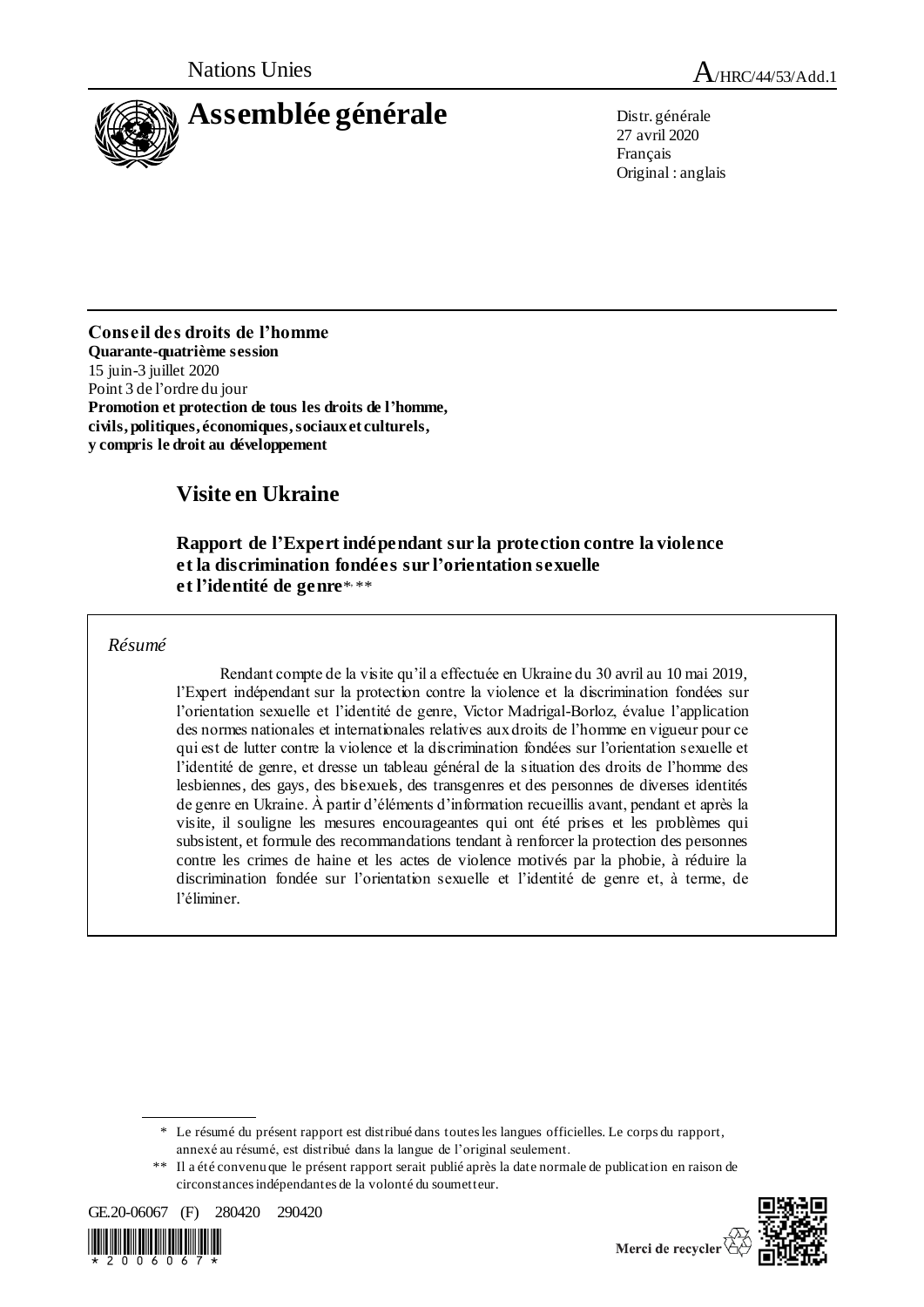## **Annex**

# **Report of the Independent Expert on protection against violence and discrimination based on sexual orientation and gender identity on his visit to Ukraine**

# **I. Introduction**

1. At the invitation of the Government and pursuant to Human Rights Council resolution 32/2, the Independent Expert on protection against violence and discrimination based on sexual orientation and gender identity conducted an official visit to Ukraine from 30 April to 10 May 2019 to assess the situation of lesbian, gay, bisexual, trans and gender diverse persons in the country and to identify good practices and gaps in the implementation of national and international human rights standards to combat violence and discrimination based on sexual orientation and gender identity.

The Independent Expert visited Kyiv, Kharkiv and Lviv. He met with representatives of the executive, legislative and judiciary branches of the Government, local authorities and the Office of the Parliamentary Commissioner for Human Rights (Ombudsperson). He also visited two places of deprivation of liberty. While he regrets that he was not able to meet with representatives of the Prosecutor's Office, the Supreme Court or the State Judicial Administration, he expresses his appreciation to the Government for its invitation and for the cooperation he enjoyed before and during the visit, and thanks all the governmental agencies involved in the organization and execution of the visit for their professionalism and dedication.

3. The Independent Expert also met with a wide variety of civil society organizations, human rights defenders and lesbian, gay, bisexual, trans and gender diverse persons with lived experiences of violence and discrimination. He expresses his deep gratitude to Ukrainian civil society and the lesbian, gay, bisexual, trans and gender diverse community for their generosity in sharing their stories and the information and analysis at their disposal, and for the excellence and principled manner with which they carry out their work, which is a great source of inspiration.

4. The Independent Expert also thanks the human rights monitoring mission in Ukraine for the excellent assistance and collaboration provided in the preparation and execution of the visit.

5. During the visit, the Independent Expert received no indication of gross or massive acts of individual violence against lesbian, gay, bisexual, trans and gender diverse persons. Ukrainian legislation does not prescribe discrimination or violence on the basis of sexual orientation and gender identity: it is free from the scourge of criminalization, contains general anti-discrimination provisions and, in a few instances, explicitly includes protections. Yet, despite these achievements, it cannot be said that lesbian, gay, bisexual, trans and gender diverse persons live free and equal lives in Ukraine: societal views remain highly contaminated by stigma, public officers consider that sexual orientation and gender identity are not to be explored or talked about because "society is not ready", and lesbian, gay, bisexual, trans and gender diverse persons themselves feel that keeping their identity hidden is key to their survival.

# **II. Context and background**

Since its separation from the former Soviet Union in 1991, Ukraine has endured two periods of major civil unrest. The second, sparked by what came to be known as the Maidan revolution or the revolution of dignity, led to the establishment of a new Government in May 2014. That same year, pro-Russian and anti-revolution activists protested against the change of Government in the region of Crimea and demonstrations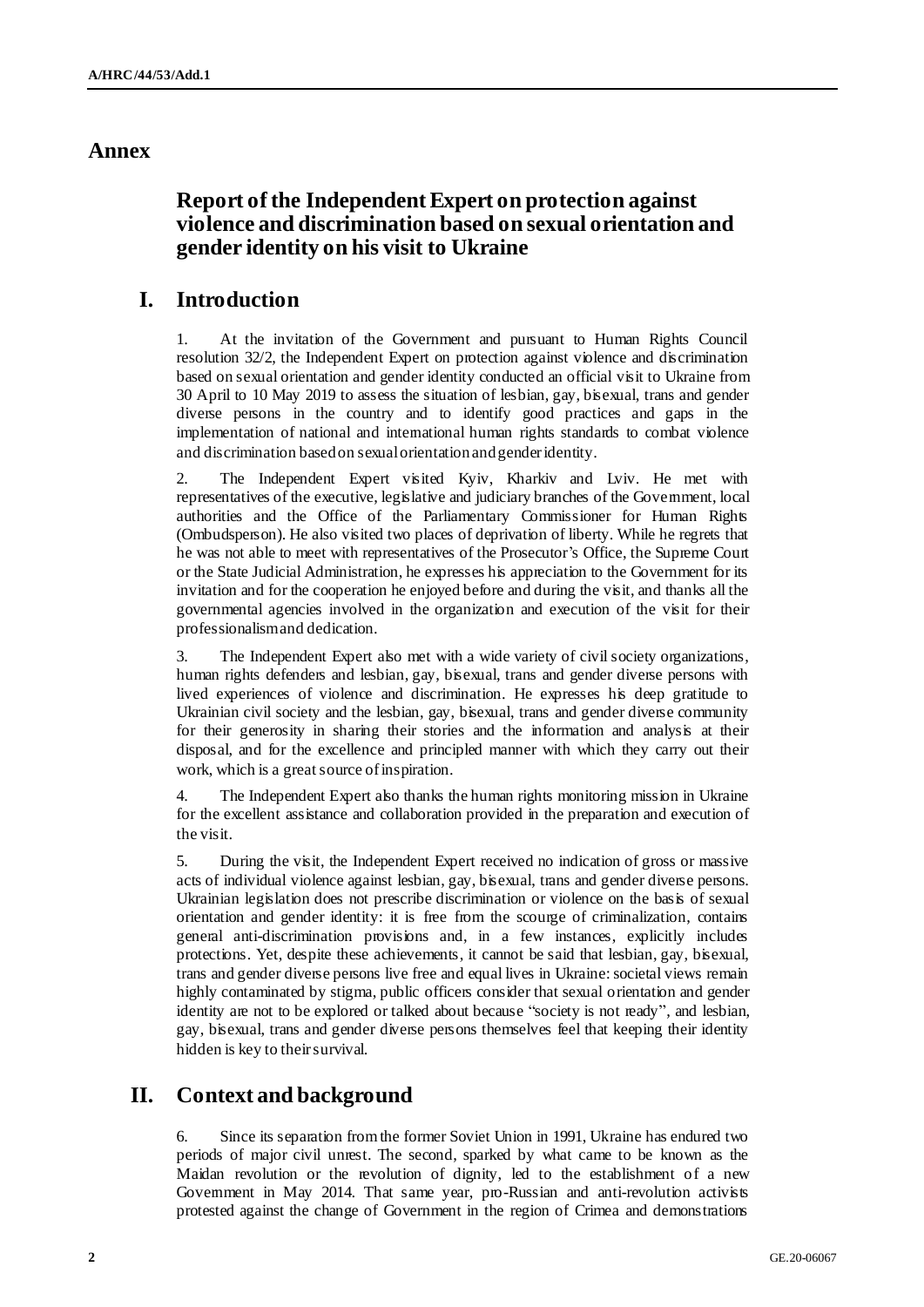spread to cities across eastern and southern Ukraine, including Donetsk, Luhansk, Kharkiv and Odessa. Armed groups supported by the Russian Federation seized power in the Autonomous Republic of Crimea and the city of Sevastopol, leading to a so-called referendum on 16 March 2014 and the temporary occupation of the Autonomous Republic of Crimea and the city of Sevastopol by the Russian Federation.<sup>1</sup> In parallel, in eastem Ukraine, pro-Russian armed groups seized control of parts of the Donetsk and Luhansk regions and declared the self-proclaimed "Donetsk People's Republic" and "Luhansk People's Republic", sparking an armed conflict that has so far affected 5.2 million people<sup>2</sup> and led to over 1.5 million persons being internally displaced. Since the start of the conflict, 3,046 conflict-related civilian deaths have been recorded and the number of injured civilians is estimated to exceed 7,000.<sup>3</sup>

7. In July 2017, Ukraine signed an association agreement with the European Union. In April 2019, Volodymyr Zelensky won the second round of the presidential election, and in July 2019 the Servant of the People party won a majority in parliament.

## **III. Legal, institutional and public policy framework**

## **A. Legal framework**

8. Ukraine is a State party to most major international<sup>4</sup> and regional human rights instruments, $5$  and it has created solid institutional frameworks for the implementation of its international obligations. Ukraine decriminalized same-sex sexual practices in 1992. <sup>6</sup> Sexual orientation and gender identity are not included as explicitly protected grounds of discrimination in the Constitution (art. 24) or the law "on principles of preventing and combating discrimination". However, both instruments use open-ended lists of grounds, thus allowing for protection through judicial interpretation.

9. Sexual orientation and gender identity have been articulated explicitly as grounds for protection in two pieces of legislation: the Labour Code (art. 21) and the law on the legal status of missing persons (art. 7). In addition, these grounds have been introduced in some secondary legislation and State policies. Several articles of the Criminal Code were amended in December 2017<sup>7</sup> to become more inclusive to same-sex couples and to remove imprecise wording.

10. While the Independent Expert was informed of a gradual improvement in perceptions about the lives of lesbian, gay, bisexual, trans and gender diverse persons, in more recent times a regressive trend has been identified: for example, in parliament it has become impossible to discuss gender-related issues, with parliamentary factions openly combating women's rights, gender equality and the protection of sexual minorities, and systematically trying to deconstruct existing legal infrastructure protecting lesbian, gay, bisexual, trans and gender diverse persons from discrimination, or to introduce discriminatory legislation. According to these narratives, the term gender is ideologically

<sup>1</sup> In its resolution 68/262 on the territorial integrity of Ukraine, the General Assembly explicitly rejected the idea that the so-called referendum had legal force. Four other resolutions (71/205, 72/190, 73/263 and 74/168) relate to the situation of human rights in the Autonomous Republic of Crimea an d the city of Sevastopol.

<sup>2</sup> United Nations, Office for the Coordination of Humanitarian Affairs, "Ukraine situation report", 4 November 2019.

<sup>3</sup> Office of the United Nations High Commissioner for Refugees (UNHCR), Ukraine, country fact sheet, December 2019; and Office of the United Nations High Commissioner for Human Rights (OHCHR), "Report on the human rights situation in Ukraine", 16 August to 15 November 2019.

<sup>4</sup> See [https://tbinternet.ohchr.org/\\_layouts/15/TreatyBodyExternal/Treaty.aspx](https://tbinternet.ohchr.org/_layouts/15/TreatyBodyExternal/Treaty.aspx) (search "Ukraine").

<sup>5</sup> See [https://www.coe.int/en/web/conventions/search-on-states/-/conventions/treaty/search/states\\_coe](https://www.coe.int/en/web/conventions/search-on-states/-/conventions/treaty/search/states_coe) (search "Ukraine").

<sup>6</sup> Under article 121 (1) of the Criminal Code of the Soviet Union of 1934, transposed into the penal codes of all Soviet republics, male homosexuality was criminalized with a penalty of up to five years' imprisonment.

<sup>7</sup> See [https://base.spinform.ru/show\\_doc.fwx?rgn=103505#](https://base.spinform.ru/show_doc.fwx?rgn=103505) (in Russian).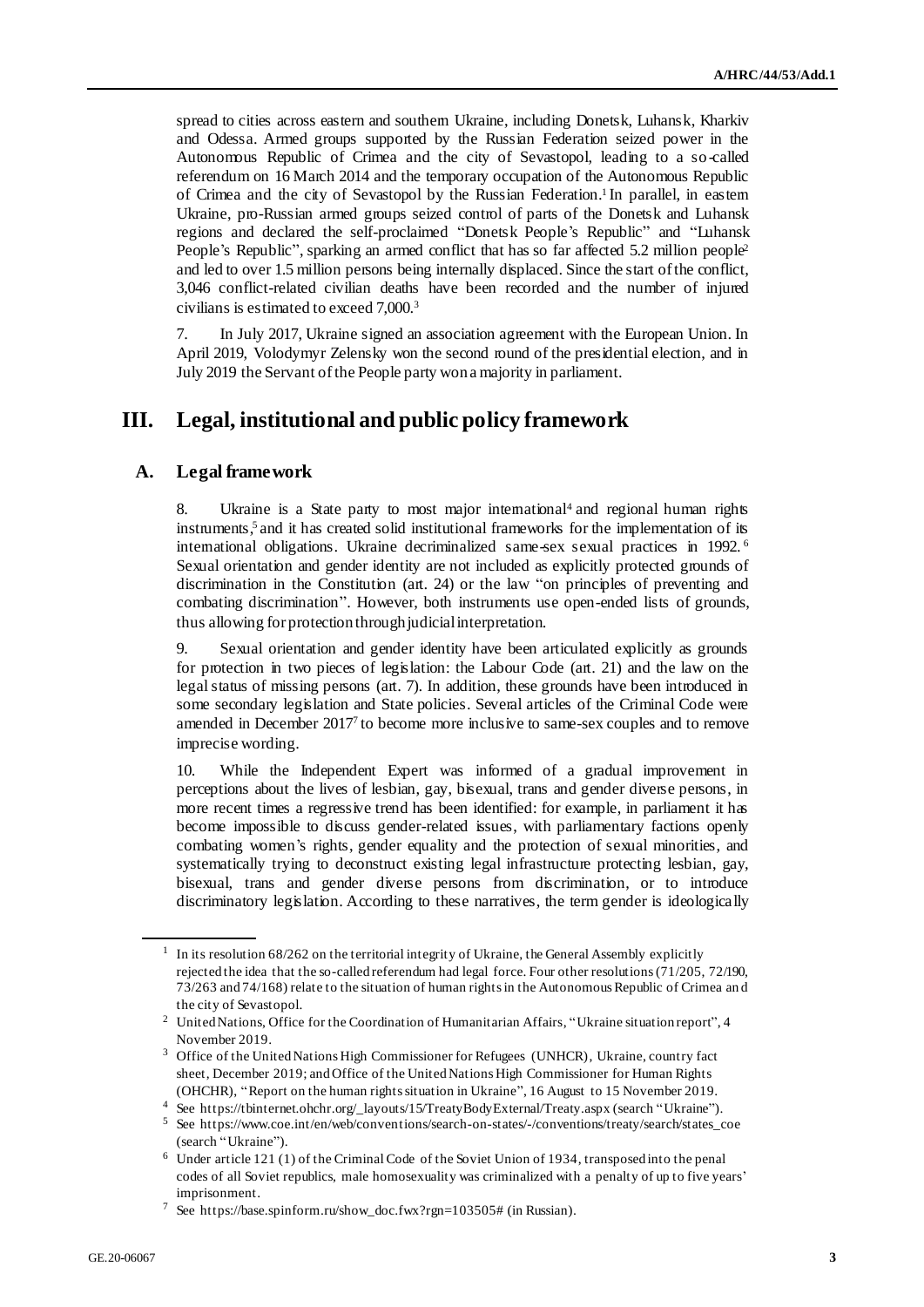biased and the notion of gender equality should be strictly interpreted as per the law of Ukraine on ensuring equal rights and opportunities for men and women.

11. The Independent Expert was informed that churches actively promote discriminatory bills and block policies and legislation aimed at protecting persons from discrimination based on sexual orientation and gender identity. The All-Ukrainian Council of Churches and Religious Organizations, for instance, successfully opposed attempts to include sexual orientation and gender identity as protected characteristics in the antidiscrimination legislation; to ratify the Council of Europe Convention on Preventing and Combating Violence against Women and Domestic Violence; and to adopt a resolution cancelling the legislative ban on the adoption of children by HIV-positive and transgender persons.

12. Of particular importance, the Independent Expert was informed of a concerted campaign aimed at influencing all branches of Government to discriminate against lesbian, gay, bisexual, trans and gender diverse persons. Since 2018, national and local authorities, the parliament and the Ombudsperson have been the target of thousands of petitions received through their websites and supported – and sometimes initiated – by religious authorities, all demanding a ban on "homosexual propaganda" under the banner of "protecting the traditional family". In one such petition, "on the protection of traditional family values and concept of family",<sup>8</sup> the Government was called on to take action to protect traditional family values, prohibit propaganda and the promotion of "deviant sexual behaviours" and "anti-family ideas", "particularly in the form of so-called equality marches, pride marches, gay parades, queer culture festivals, and relevant materials in the media". By the time of its removal from the President's website at the request of the Ombudsperson, the initiative had received 22,837 of the 25,000 signatures required for its consideration.

13. Other petitions, however, were not withdrawn from official websites and received enough votes to be considered. Answers varied between authorities, but especially between national and local entities. The Independent Expert is particularly concerned about the reaction of some local councils which, after having reviewed petitions, adopted homophobic appeals to the Government themselves. In 2018, the Ombudsperson sent letters to several city councils requesting that they annul a decision that violated legal requirements guaranteeing the right to respect for dignity and freedom from discrimination.<sup>9</sup> On 24 December 2019, in an almost unanimous decision, Rivne City Council banned the holding of equality marches.

14. Even though the campaign has not led to the adoption of homophobic or transphobic laws, it has had the desired effect of halting the consideration of laws and policies enhancing protection against violence and discrimination based on sexual orientation and gender identity, foreseen in the National Human Rights Strategy, and has created a significant risk of backlash.

## **B. Institutional and policy framework**

15. The issue of gender equality was entrusted in March 2017 to the Vice-Prime Minister for European and Euro-Atlantic Integration and, in June 2017, the Cabinet of Ministers introduced the position of the Government Commissioner for Gender Equality Policy. In addition, in 2017 the Ministry of Internal Affairs established a human rights department, responsible for designing the human rights policy of the Ministry.

16. The Ombudsperson was established in 1998 and became the national equality body with the adoption of the law on preventing and combating discrimination in Ukraine (art. 10) in 2014.

17. In 2015, a National Human Rights Strategy was established, providing a five-year road map, an action that reveals strategic thinking regarding discrimination and violence

<sup>8</sup> Petition No. 22/042484-ep (author – Victor Tantsiura), 2018.

<sup>9</sup> Ombudsperson, *Annual Report 2018*.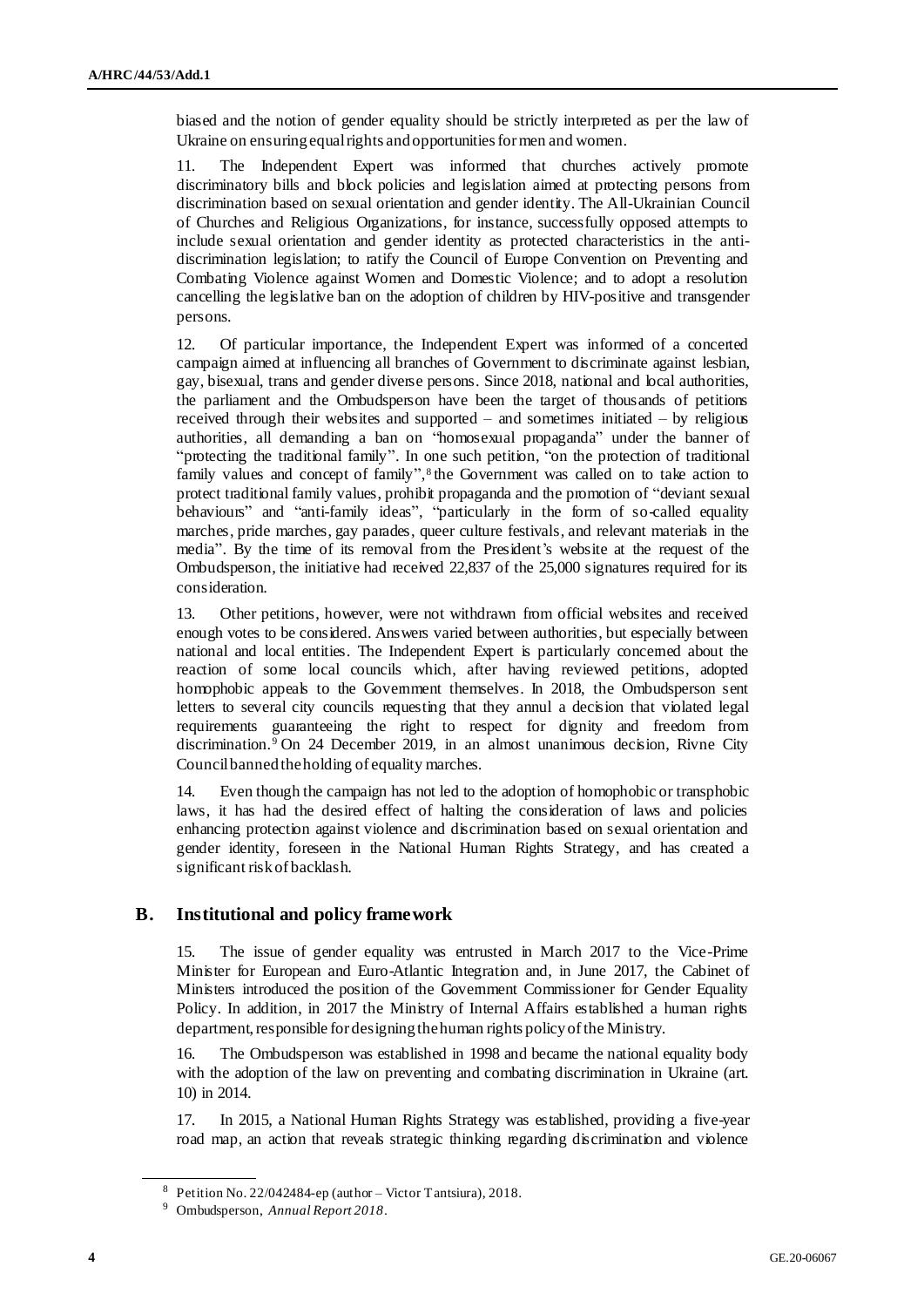based on sexual orientation and gender identity. The national action plan on the Strategy's implementation (human rights action plan)<sup>10</sup> identified some 20 measures to enhance protections for lesbian, gay, bisexual, trans and gender diverse persons from violence and discrimination. The Independent Expert observes that some key issues remain unaddressed in the legal and policy framework, including ensuring the human rights of lesbian, gay, bisexual, trans and gender diverse persons deprived of liberty. After visiting several centres of detention, the Independent Expert observed that no State bodies conduct monitoring of the situation of lesbian, gay, bisexual, trans and gender diverse persons in detention, and there are neither policies nor training relating to this issue.

18. Moreover, the Independent Expert notes that only an estimated 25 to 30 per cent of the lesbian, gay, bisexual, trans and gender diverse component of the human rights action plan had been implemented by 2019 and, with great concern, observes that the following items have not yet been implemented fully or in a significant matter:

(a) Introduction of sexual orientation and gender identity as prohibited grounds of discrimination in the law on principles of preventing and combating discrimination;

(b) Amendment of the Criminal Code to ensure punishment for crimes motivated by intolerance with regard to sexual orientation and gender identity and to decriminalize contagion by HIV and other infectious diseases;

(c) Development and introduction of medical standards for intersex persons;

(d) Legalization of registered civil partnerships for both opposite-sex and samesex couples;

(e) Lifting of the ban on adoption of children by transgender and HIV-positive persons;

(f) Development and implementation of the standards of social work with teenagers and young people, and the provision of social and psychological services;

(g) Adoption of common guidelines by the Ministry of Internal Affairs and the Prosecutor General to investigate hate crimes by the police, taking into account the methodology devised by the Organization for Security and Cooperation in Europe (OSCE) (see para. 44 (c) below).

19. The Independent Expert was told that resistance within certain ministries and weak interministerial coordination, but also strong opposition from the Orthodox churches and religious leaders and the appeals campaign, were factors hindering the implementation of the human rights action plan. In particular, the Government noted that it would not implement the item related to the legalization of civil partnership given the controversy surrounding it and the demands of society to promote family values, suggesting further study and revision instead.<sup>11</sup>

20. The low implementation rate is a telling lag in the implementation of the State's strategic thinking. Until such time as actions are completed and have an impact, it remains an open question whether the formal policy framework is indeed an effective and efficient means to address violence and discrimination.

## **C. Data**

21. No State authorities reported gathering or managing data related to sexual orientation and gender identity, a worrisome finding given the connection between data and good policy and law-making. Some recent progress with regard to data on hate crimes was nonetheless noted. Since 2012, police officers and investigators have been required to enter a brief description of the motives of the crime in the register of pretrial investigations, and statistical data on hate crimes have recently been broken down according to the specific hate motive. As a result, in 2016 for the first time the National Police published statistics on

<sup>&</sup>lt;sup>10</sup> Available fro[m www.ohchr.org/EN/Issues/PlansActions/Pages/PlansofActionIndex.aspx.](https://www.ohchr.org/EN/Issues/PlansActions/Pages/PlansofActionIndex.aspx)

<sup>11</sup> Ombudsperson, *Annual Report 2018*.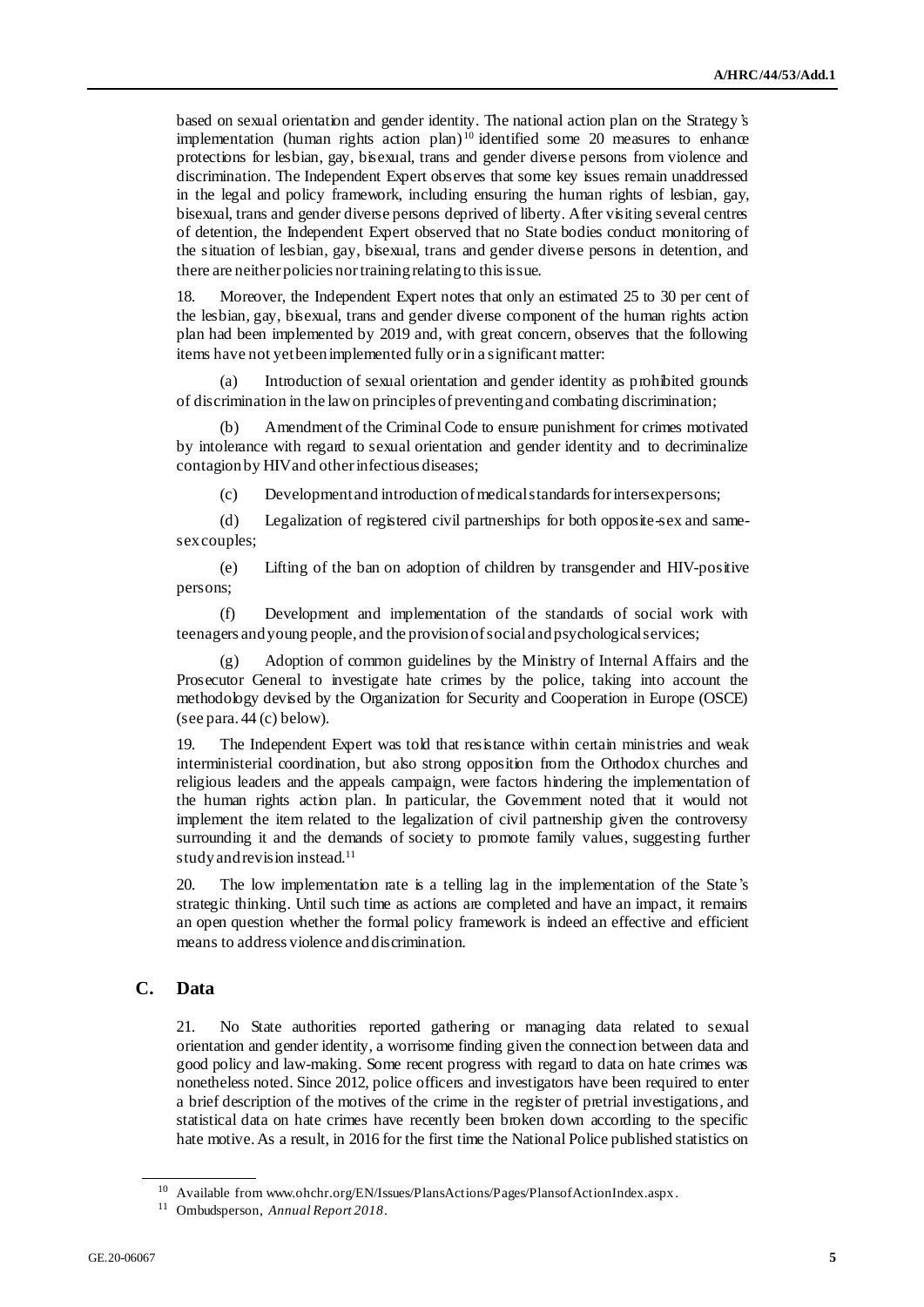the previous year's hate crimes. Statistics cover crimes based on grounds of racial, national or religious intolerance, as well as bias-motivated crimes against lesbian, gay, bisexual, trans and gender diverse persons and persons with disabilities. Although the law does not include the last two groups as protected characteristics, the information is mined through case-by-case analysis, something that is possible because of the low numbers of cases involved. The Independent Expert regrets that the data collected does not distinguish between incitement to hatred and hate-motivated violence.

22. The Ombudsperson's Office also receives, via petitions, information about rights violations, including on discrimination and violation of the principle of equality. Since 2014, it has been collecting data on cases related to discrimination and, starting in 2018, it receives quarterly updates from the State Judicial Administration on the total number of civil, administrative and criminal proceedings that concern discrimination.<sup>12</sup>

## **IV. Root causes analysis**

## **A. Stigma**

23. Despite public support for values of democracy and equality<sup>13</sup> and a shy but steady improvement in the public perception of lesbian, gay, bisexual, trans and gender diverse persons since 2015, widespread negative social attitudes concerning sexual orientation and gender identity persist. Sociological surveys conducted in 2016 and 2018 showed that 60 per cent of Ukrainians have negative attitudes towards the community.<sup>14</sup>

24. During the visit, the Independent Expert observed that strong incentives are in place not to do anything that disrupts the perception of social harmony, as doing so will expose individuals to severe discrimination in employment, education and health care. As a result, most members of the community do not dare to "come out". The main challenge of the Ukrainian State is to adopt the measures necessary to identify, analyse and ultimately dismantle the root causes of this invisibility.

25. The Independent Expert was informed of initiatives aimed at fostering tolerance, raising awareness and debunking myths and stereotypes around marginalized groups, including lesbian, gay, bisexual, trans and gender diverse persons, noting in particular educational activities initiated by non-State actors and the Free and Equal Campaign run by the United Nations in June 2019. These are, unfortunately, not sufficient given the scope of the problem.

## **B. Attitudes of the public and elected officials**

26. The period following the revolution of dignity is marked by the emergence of nationalism, patriotism and a strong sentiment of national identity. Some nationalist battalions fighting in the east of the country have affiliated themselves with far-right groups that oppose issues related to sexual orientation and gender, and have gained popularity due to their role in the military conflict. Radical nationalist and religious conservative groups have implemented narratives portraying lesbian, gay, bisexual, trans and gender diverse persons as being anti-patriotic, destroying the moral fabric of the society or the "natural family", and threatening the survival or the sovereignty of the nation.

27. In general, central executive authorities have acted in a manner that reflects respect for the rights of lesbian, gay, bisexual, trans and gender diverse persons. Since 2016, the President's Office and some political appointees have taken a public stand for equality, including for lesbian, gay, bisexual, trans and gender diverse persons, hence contributing to

<sup>12</sup> Ibid.

<sup>13</sup> See [www.ua.undp.org/content/ukraine/en/home/library/democratic\\_governance/humanrightsresearch-](http://www.ua.undp.org/content/ukraine/en/home/library/democratic_governance/humanrightsresearch-2018.html)[2018.html](http://www.ua.undp.org/content/ukraine/en/home/library/democratic_governance/humanrightsresearch-2018.html).

<sup>14</sup> Tetiana Pechonchyk, ed., "What Ukrainians know and think of human rights: a progress study (2016– 2018)", research summary (Kyiv International Institute of Sociology, 2018).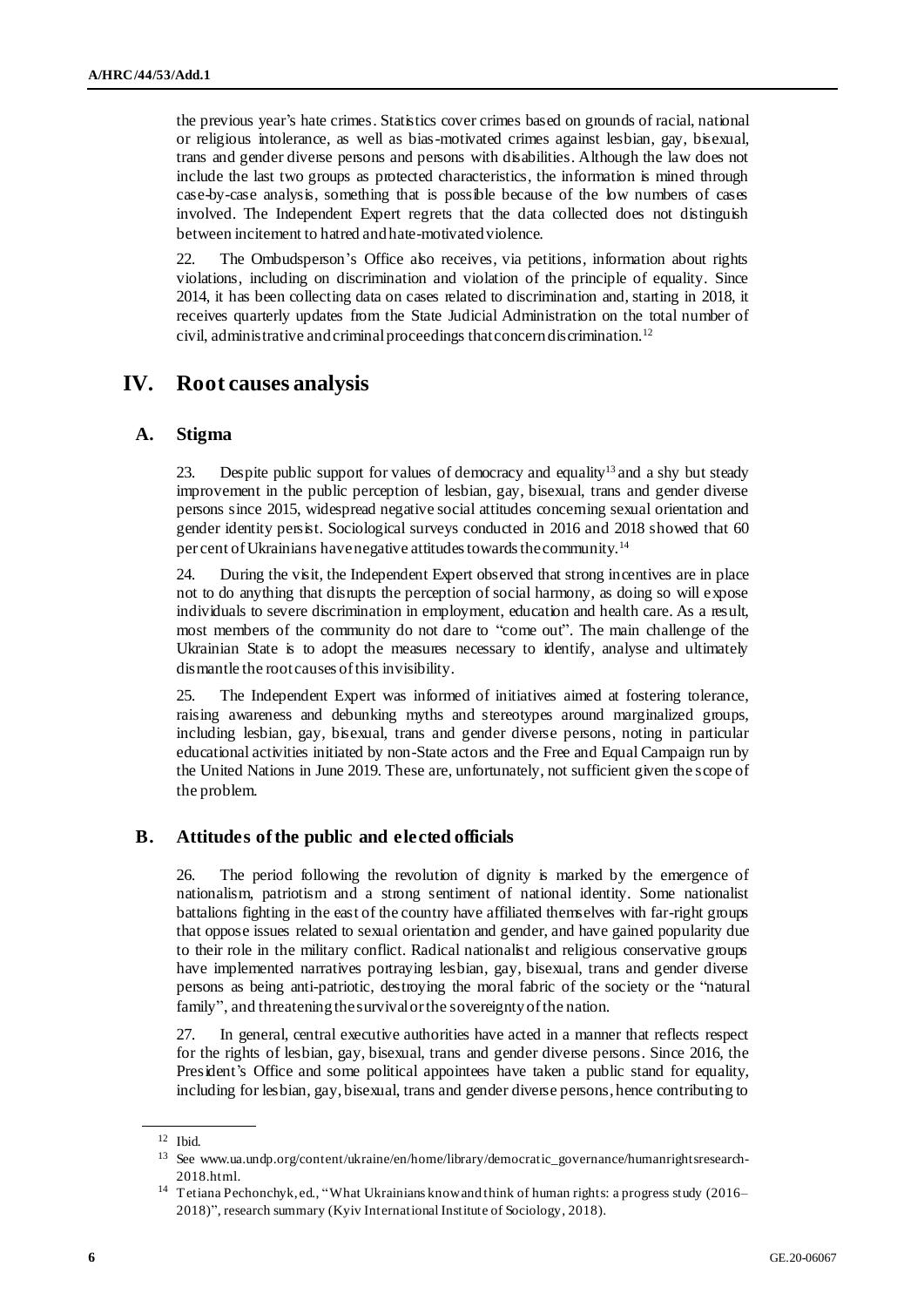creating a more inclusive environment for sexual and gender diverse persons. Unfortunately, not all high-ranking officials demonstrate such unequivocal and public support or unbiased approaches to sexual orientation and gender identity. During the visit, the Independent Expert received reports of heads of district and state administrations, mayors, members of parliament and professors from public universities engaging in hate speech while exercising public functions and utilizing public resources. This is most noticeable through the campaign calling on Ukrainian authorities to ban "homosexual propaganda" under the banner of protecting the traditional family and homophobic bills submitted regularly.

28. When high-level officials engage in hate speech, they undermine not only the right to non-discrimination of affected persons, communities and populations, but also trust in State institutions and, thus, the quality and level of their participation in democracy.

## **C. Role of churches**

29. The Independent Expert is concerned by the role played by Orthodox churches and religious leaders as well as extreme right-wing groups in demonizing and portraying lesbian, gay, bisexual, trans and gender diverse persons as sinful, immoral and unpatriotic. To date, these actors remain the main opponents to equality for lesbian, gay, bisexual, trans and gender diverse persons, and while Orthodox churches and religious leaders now refrain from inciting violence and discrimination against such persons, extreme right-wing groups continue to use violent means, putting their safety at risk.

30. Most recently, leading Ukrainian churches – except for the Moscow Patriarchate – have shifted their focus from calling openly for discrimination against lesbian, gay, bisexual, trans and gender diverse persons towards appeals for the "protection of the traditional family" and the fight against "gender ideology" and the use of concepts of sexual orientation, gender and their derivatives in the Ukrainian legislation, including through petitions and appeals, and active lobbying of elected officials, as well as involvement in marches and festivals throughout the country.

31. In this context, the Independent Expert notes that the consultative status granted to the All-Ukrainian Council of Churches in government ministries and in most parliamentary committees – not enjoyed by any other association or non-governmental entity – offers this institution an exclusive opportunity to influence law and policymaking that is questionable in a secular State.

32. On 5 January 2019, the Orthodox Church of Ukraine was granted autocephaly (independence), formalizing the formation of a new Church, independent from the Russian Orthodox Church. According to some analyses,<sup>15</sup> this move will likely reduce the influence of the Russian Orthodox Church in Ukraine and adds another dimension to the country's efforts to build its national identity.

## **D. Extreme right-wing groups**

In the post Maidan period, there has been an increase of violence against lesbian, gay, bisexual, trans and gender diverse persons by extreme right-wing groups promoting hatred, putting these persons and human rights defenders, among others, at risk. The emergence of the extremist groups coincides with the rising visibility of the lesbian, gay, bisexual, trans and gender diverse community and the adoption of State measures aimed at its increased protection.

34. Reportedly, there are at least 20 far-right informal groups currently active in Ukraine that commit homophobic and transphobic crimes, and some of them stalk lesbian, gay, bisexual, trans and gender diverse persons, use social media to lure members of this community and organize "gay safaris" during which they attack lesbian, gay, bisexual, trans

<sup>&</sup>lt;sup>15</sup> See [www.europarl.europa.eu/RegData/etudes/BRIE/2019/635525/EPRS\\_BRI\(2019\)635525\\_EN.pdf](http://www.europarl.europa.eu/RegData/etudes/BRIE/2019/635525/EPRS_BRI(2019)635525_EN.pdf).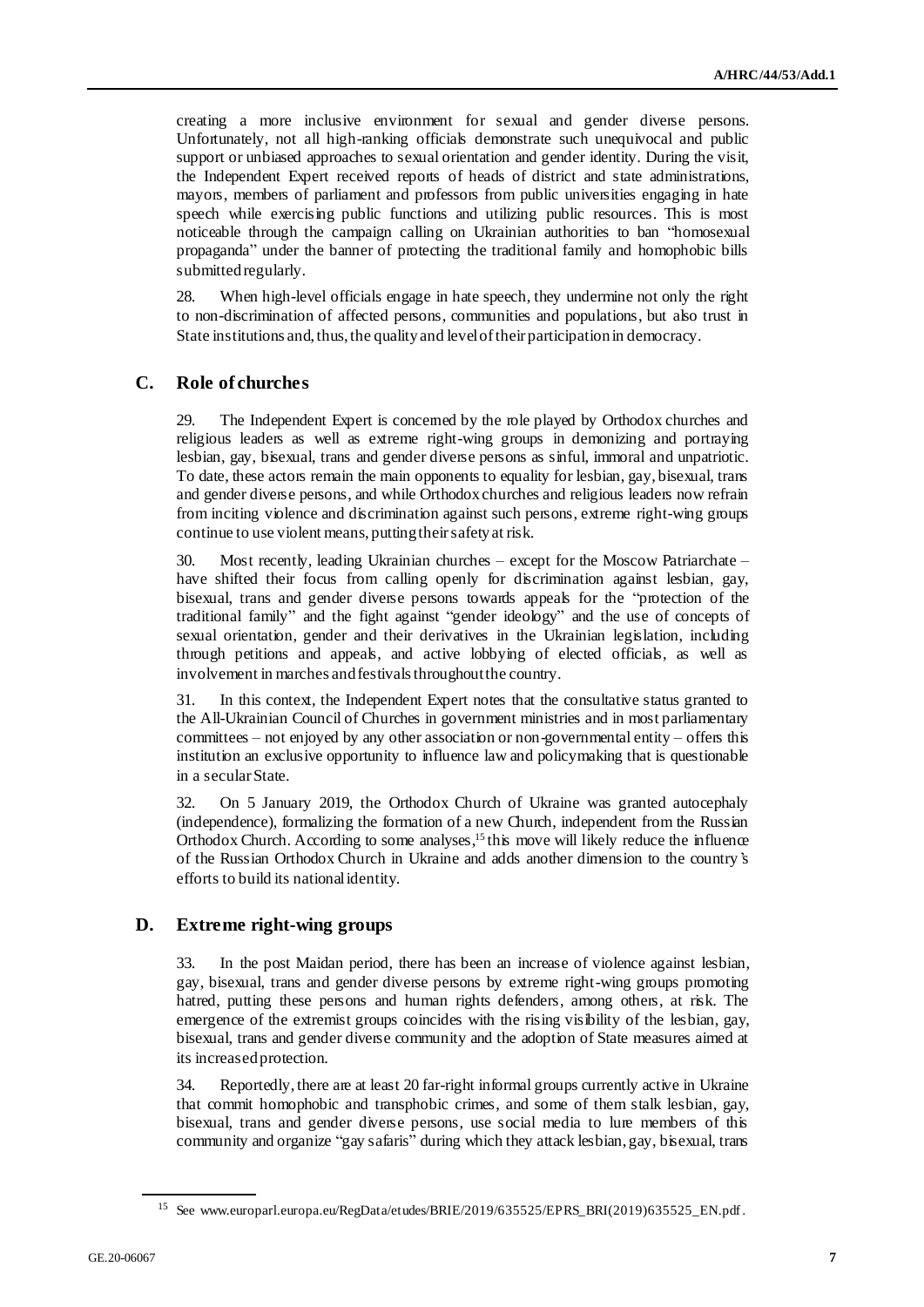and gender diverse persons, beat them up, humiliate them, film the event and extort them or upload footage to the Internet.

35. Members of the extreme right-wing groups (such as C14, Right Sector, National Corps, Tradition and Order, Katekhon, Carpathian Sich and others) have consistently tried to disrupt or prevent lesbian, gay, bisexual, trans and gender diverse events, public assemblies, educational and commemorative events and, most recently, even private meetings targeted to specific audiences, often resorting to violent means. The Independent Expert is concerned that the lack of effective investigations by law enforcement officials into attacks on such events and outspoken members of the community result in impunity and fuels further violence – sending a signal that hatred and violence against lesbian, gay, bisexual, trans and gender diverse persons is acceptable.

## **V. Violence**

## **A. Institutional violence**

36. Non-governmental actors expressed concern at abuses by law enforcement personnel. They have recorded 96 cases since 2016, most of them related to the refusal by police and investigators to take into consideration and to record homophobic or transphobic motives of crimes or the qualification of the crimes as lesser offences, delays in investigation and homophobic and unprofessional behaviour towards lesbian, gay, bisexual, trans and gender diverse victims. Other complaints pertain to the lack of effective protection of participants in peaceful assemblies, blackmail, threats of disclosure or disclosure of confidential information by police officers, arbitrary detention, ill-treatment, extortion of bribes for release and insults, threats and humiliation.<sup>16</sup> However, civil society actors note that, since 2016, the attitude of the reformed Ukrainian police has substantially changed and that the treatment of the lesbian, gay, bisexual, trans and gender diverse community in the provision of services and protection has improved, in particular in Kyiv. Positive changes have been particularly striking in the management of events and peaceful demonstrations.

## **B. Hate crimes**

37. Lesbian, gay, bisexual, trans and gender diverse persons have seen a deterioration of their security situation since 2014, with an increase in the number of serious crimes committed against them, such as murder and grievous bodily harm, the use of explosives and attacks on lesbian, gay, bisexual, trans and gender diverse organizations and events. Equality marches and public gatherings organized by the community have been particularly targeted by extreme right-wing nationalist groups, which consistently tried to disrupt these events, often resorting to violent means.<sup>17</sup>

38. Human rights defenders, especially those working on the human rights of lesbian, gay, bisexual, trans and gender diverse persons and women's equality, have seen a sharp surge in violent attacks against them throughout 2018.<sup>18</sup> This trend seems, unfortunately, to have continued in 2019 with data showing that approximately 30 per cent of incidents targeting human rights defenders were committed against activists in these areas.<sup>19</sup>

39. Data collected by non-State actors for the first half of 2019 suggest a slight decrease in the violence suffered by lesbian, gay, bisexual, trans and gender diverse persons and in attacks on lesbian, gay, bisexual, trans and gender diverse events, perhaps due to police training and increased protection measures. The Independent Expert notes, however, a

<sup>16</sup> Nash Mir Center, *Overcoming Obstacles: LGBT Situation in Ukraine in 2018* (Kyiv, 2019).

<sup>17</sup> Ibid.

<sup>&</sup>lt;sup>18</sup> Amnesty International, "Ukraine: human rights under pressure, their advocates under attack", public statement, 8 February 2019.

<sup>19</sup> See [https://zmina.ua/content/uploads/sites/2/2020/04/situationofhumanrightsdefendersinukraine](https://zmina.ua/content/uploads/sites/2/2020/04/situationofhumanrightsdefendersinukraine2020_briefen_web.pdf) [2020\\_briefen\\_web.pdf](https://zmina.ua/content/uploads/sites/2/2020/04/situationofhumanrightsdefendersinukraine2020_briefen_web.pdf)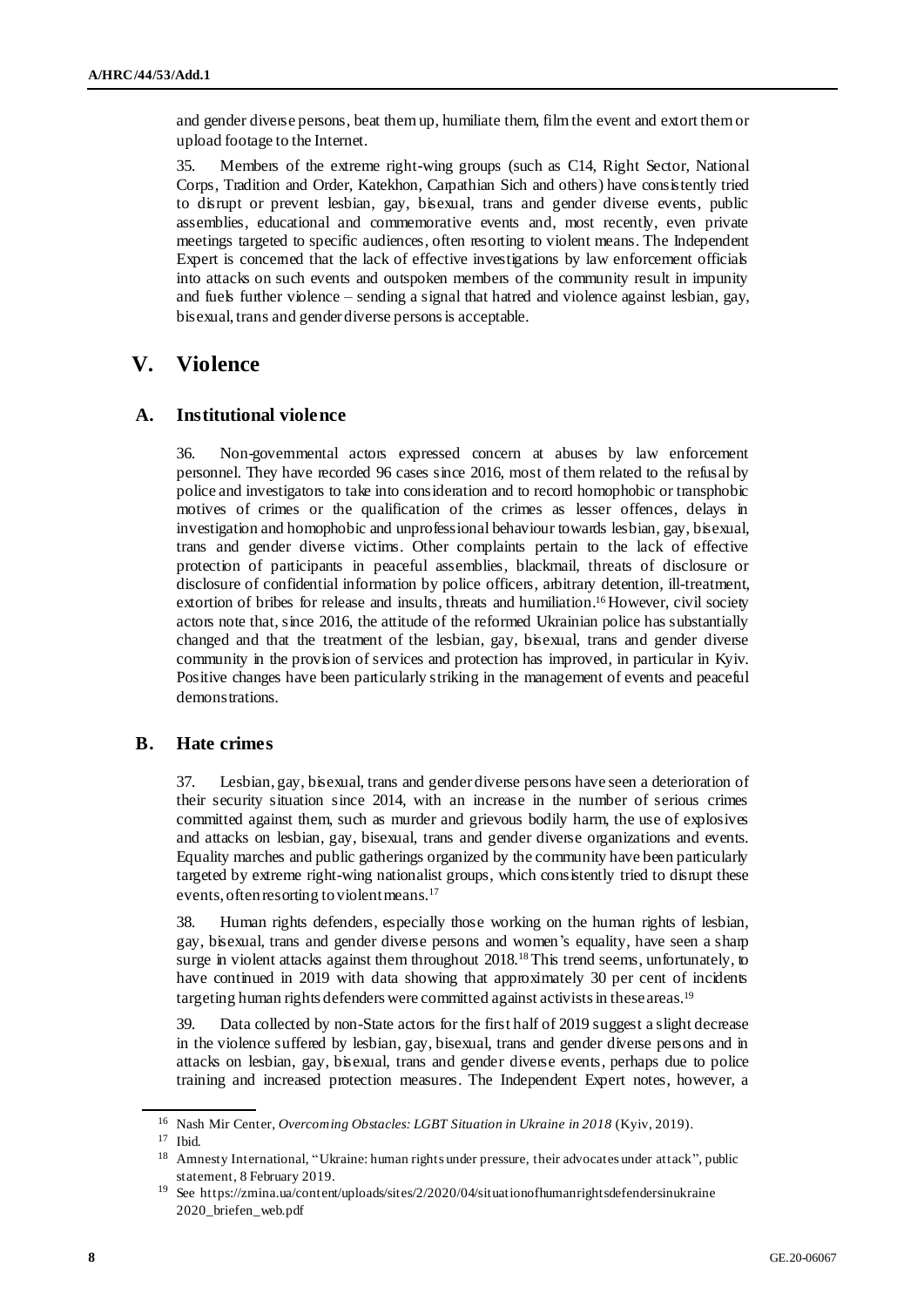sharp increase in non-violent offences, with mercenary motives recorded, such as extortion, blackmail and disclosure of personal information on a person's sexual orientation and gender identity. He is concerned that, pushed into secrecy, a person's sexual orientation and gender identity may increasingly be used for the purposes of blackmail and extortion by both police and private actors. The Independent Expert is greatly concerned about the extreme violence of homophobic and transphobic hate crimes compared with crimes motivated by other reasons. The State reported, for example, that hate crimes against lesbian, gay, bisexual, trans and gender diverse persons represented 40 per cent of all physical assaults and homicides recorded by the police in 2018.<sup>20</sup>

40. Underreporting of homophobic and transphobic incidents is a serious problem. For 2018, the police registered 15 criminal offences against lesbian, gay, bisexual, trans and gender diverse persons, compared with 358 cases of violence, discrimination and other violations motivated by homophobia and transphobia recorded by civil society organizations.<sup>21</sup> This discrepancy may indicate that hate crimes motivated by bias against such persons are either not reported to the police, or not recognized as such by it. Reasons invoked for underreporting include a lack of legal literacy among the community, the fear that the victim's sexual orientation and gender identity will be disclosed and a lack of trust in the police and the judiciary and, particularly, that an investigation will be carried out with objectivity and independence, or result in any charges.

41. Indeed, the Independent Expert notes that incidents of homophobic and transphobic violence are rarely investigated or prosecuted by the authorities. Motives of homophobia and transphobia are often not taken into consideration by investigators or qualified as lesser offences without aggravating circumstances. In addition, very few criminal proceedings for hate crimes against lesbian, gay, bisexual, trans and gender diverse persons have been brought to court, and the vast majority of the perpetrators are indicted for ordinary offences rather than hate crimes.

42. All the interlocutors the Independent Expert met with concur in saying that the existing criminal legislation is not suitable to adequately qualify hate crimes on grounds other than those explicitly stated in the Criminal Code of Ukraine – that is, on the basis of race or national or religious intolerance.<sup>22</sup> The vast majority of crimes in which the police see motives of bias are classified under article 161 of the Criminal Code ("Violation of citizens' equality based on their race, nationality, religion, disability and other grounds"), which has an open-ended list of grounds; however, there are no general or specific references to grounds of sexual orientation or gender identity.

43. As a result, crimes that should be considered as hate crimes, in the event they are investigated, are often characterized as lesser offences, such as hooliganism or infliction of injuries. Some amendments to the Criminal Code envisaged in the human rights action plan were meant to address this gap. The Independent Expert was nonetheless informed that, even though the relevant bill had been developed by the National Police, it has not yet been submitted to the Cabinet of Ministers for approval.

44. Yet, a number of measures implemented through the human rights action plan and other public policies are positively impacting on the number of hate crimes recorded by the police,<sup>23</sup> the number of cases registered under article 161 of the Criminal Code,<sup>24</sup> and the number of cases prosecuted,<sup>25</sup> including:

(a) Adoption of rules of ethical behaviour of police officers in 2016, which stipulate that staff should respect the dignity of every person, and treat everyone fairly and impartially regardless of their sexual orientation;

<sup>20</sup> See<http://hatecrime.osce.org/ukraine?year=2018>.

<sup>21</sup> Nash Mir Centre, *LGBT Situation in Ukraine in 2018*.

<sup>&</sup>lt;sup>22</sup> See arts. 115, 121–122, 126–127 and 129.

<sup>23</sup> See<https://hatecrime.osce.org/ukraine>.

<sup>&</sup>lt;sup>24</sup> According to information provided during the visit, for the first quarter of 2019, there had been 85 such cases, including 3 involving sexual orientation, compared with only 3 cases in 2012.

<sup>&</sup>lt;sup>25</sup> Prosecutions for hate crimes have seen a sharp increase in the past three years, rising from 76 in 2016 to 149 in 2018.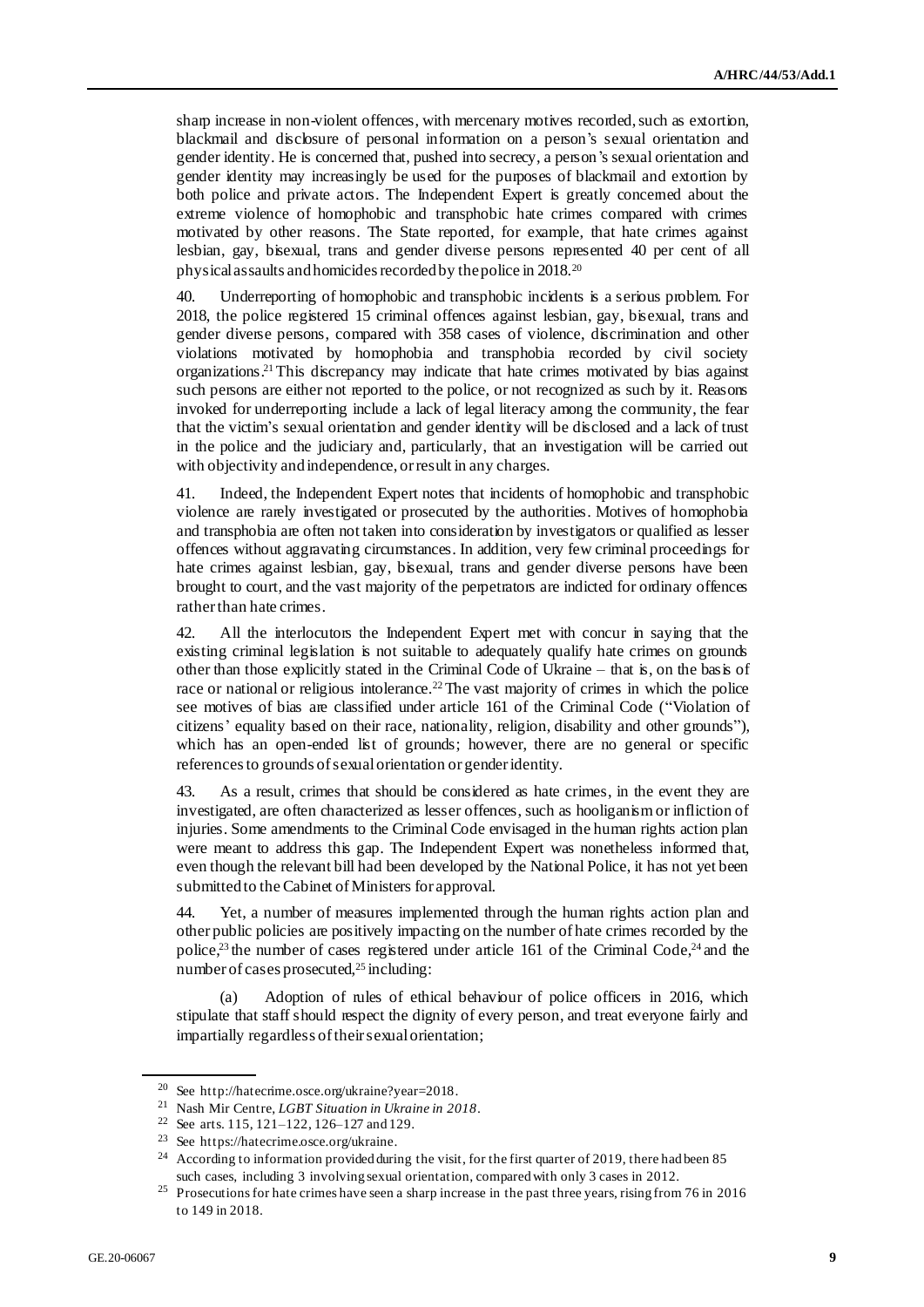(b) Nomination of contact points on hate crime at the national and regional levels;

(c) Development of internal guidelines on investigating hate crimes<sup>26</sup> and their implementation through a practical guide, accompanied by plans to deliver police training;<sup>27</sup>

(d) Amendment of the police crime report form to include the possibility to indicate motives of intolerance;

(e) Training of employees of the human rights department of the Ministry of Internal Affairs on the principles of tolerance and non-discrimination;

(f) Training of police officers on the principles of tolerance and nondiscrimination and awareness-raising sessions to counter misconceptions related to sexual orientation and gender identity;

(g) Production of posters to encourage reporting of hate crime with the slogan: "Being yourself is not a crime – attacking people for who they are, is a crime";

(h) Adoption by the National Police of a hate crime prevention plan for 2019, and the establishment of hate crime monitoring groups in police units.<sup>28</sup>

In addition, during the visit, the Independent Expert was informed that the Ministry of Internal Affairs envisages integrating training on discrimination and equality in compulsory police training.

46. The Independent Expert welcomes these initiatives and is pleased to see that the measures taken in the past three to four years are starting to positively impact on the categorization and investigation of hate-related incidents. However, the current situation remains suboptimal: despite some improvements, the number of hate crimes motivated by bias against lesbian, gay, bisexual, trans and gender diverse persons recorded <sup>29</sup> and investigated by the police remains very low.

47. In addition, the Independent Expert is concerned that the number of sentences handed down for hate crimes remains extremely low, with only two sentences handed down in 2016, three in 2017 and six in 2018. Due to the absence of categorization of homophobic and transphobic crimes in the Criminal Code and the lack of disaggregated data available, he was unable to assess potential progress in prosecuting and sentencing such hate crimes. The impunity resulting from the absence of an effective investigation and relevant legal categorization of these offences as hate crimes sends a clear message: violence against lesbian, gay, bisexual, trans and gender diverse persons is tolerated.

48. The Independent Expert notes that Ukraine is under a particular obligation to act decisively to end impunity for crimes perpetrated on the basis of sexual orientation and gender identity. This obligation extends to all of the elements in the chain of justice: the police, prosecution, courts and penitentiary system, as well as all connected State services, including systems of legal aid.

## **C. Attacks against public events and assemblies**

49. The Independent Expert notes that, despite the risks, civil society members remained determined to assemble and express themselves through events in public spaces. Over the past few years, this has led to attacks by extreme right-wing groups throughout the country and, initially, to police responses that ranged from inadequate to simply non-existent.

<sup>&</sup>lt;sup>26</sup> Main Department of Investigations, National Police of Ukraine and Lviv University of Internal Affairs, "Methodological recommendation on investigating hate crimes" (2017).

<sup>27</sup> OSCE Office for Democratic Institutions and Human Rights, *Categorizing and Investigating Hate Crimes in Ukraine: A Practical Guide* (Warsaw, 2019).

<sup>28</sup> See http://hatecrime.osce.org/ukraine?year=2018.

<sup>&</sup>lt;sup>29</sup> According to police records there were 9 such crimes in 2018, 17 in 2017 and 13 in 2016.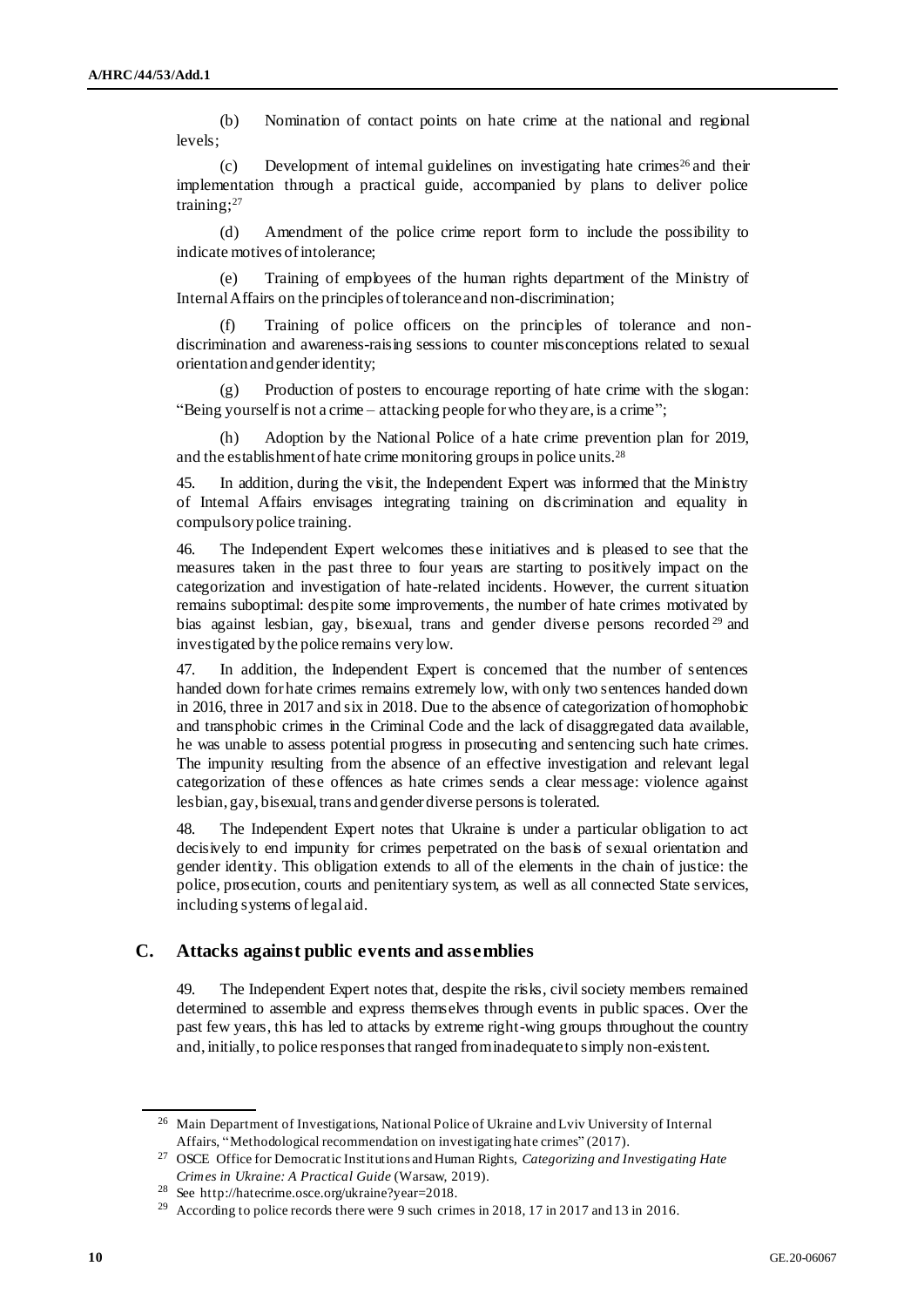50. In 2019, KyivPride, KharkivPride and OdesaPride events were celebrated without major security incidents, with police securing the assemblies and their participants. In Kharkiv and Kyiv, however, law enforcement failed to provide sufficient security before and after marches, resulting in several attacks on participants and those perceived as such by perpetrators. In addition, smaller events organized by the lesbian, gay, bisexual, trans and gender diverse community have frequently been disrupted by extreme right-wing groups, which acted with impunity. A smaller march in Kryvyi Rih had to be cancelled after the police stated that it would not be able to provide security for the participants.

51. The violence reported during attacks by extreme right-wing groups has included forceful entry into places of assembly, destruction of property, attacks by smoke grenades or gas, and beatings. Participants and police officers have suffered significant damage, including spray burns and other injuries; it is also possible that these groups, communities and individuals may suffer long-lasting psychological damage and mental health issues. Most importantly, the violence has caused both a fracture in the trust that the community has in the State and the police, and a chilling effect in communities and among persons that wish to exercise their right to freedom of peaceful assembly and expression. The Independent Expert was indeed informed that some activists decided not to organize all the festivals of equality foreseen throughout the country, fearing attacks by extreme right-wing groups.

52. The Independent Expert is of the opinion that the problem does not lie with the legislation – the Constitution guarantees the right to peaceful assembly – but rather the implementation of it. In this regard, he notes a positive trend in the reported response of the authorities, apparently owing to the unprecedented and effective security measures taken by the police with the direct involvement of the senior management of the Ministry of Interior. Among the measures taken, the Independent Expert commends in particular the enhanced cooperation with civil society organizations prior to events, the identification of tolerance contact points and the training of police to increase their awareness, sensitivity and tolerance.

53. The Independent Expert believes that public statements in support of major lesbian, gay, bisexual, trans and gender diverse events and the participation of elected and State officials in pride marches are important, as they send a strong message of support and inclusion. He welcomes, in this regard, the publication, by the President's Office of a post on social media on the eve of the equality march in Kyiv in June 2019, stating that the President was the guarantor of the rights and freedoms of all Ukrainian citizens, and calling on the National Police of Ukraine to ensure the safety of all Ukrainians in the days of the equality march. He also welcomes the call for tolerance issued by the Deputy Mayor of Kyiv, and the participation and support of representatives of the State Office for Public Health, the Deputy Minister of Economic Development and military offices at the 2019 KyivPride equality march.

54. For the first time, in 2019, a group of lesbian, gay, bisexual, trans and gender diverse veterans and soldiers openly participated in KyivPride with the message that lesbian, gay, bisexual, trans and gender diverse persons were among those fighting against separatists and Russian forces in the east of Ukraine. The Independent Expert welcomes such an initiative, which plays an important role in countering the nefarious rhetoric that try to portray lesbian, gay, bisexual, trans and gender diverse persons as anti-patriotic. He notes with concern, however, that two of the military personnel who participated in the KyivPride events were subsequently attacked on the basis of their sexual orientation, in separate incidents. He notes that a criminal investigation has been initiated and welcomes the fact that it takes into account the hate motives of the attack.

55. Despite these positive developments, the vast array of incidents that have been described have all one element in common: the total impunity of the perpetrators.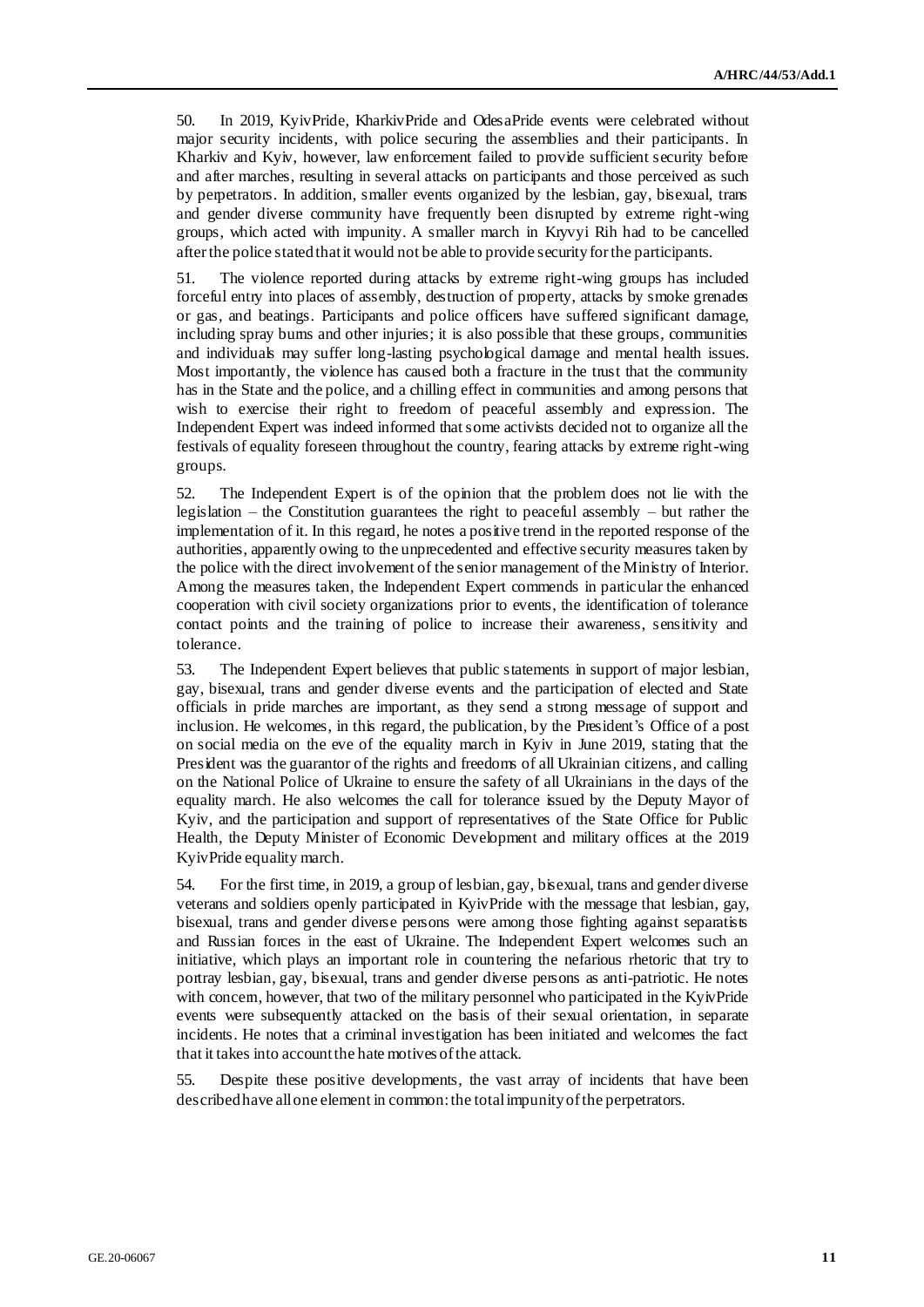## **D. Lesbian, gay, bisexual, trans and gender diverse persons affected by the conflict**<sup>30</sup>

56. Conflict and humanitarian disasters affect lesbian, gay, bisexual, trans and gender diverse persons in highly specific ways. While the Independent Expert did not visit the Autonomous Republic of Crimea and the city of Sevastopol, Ukraine, temporarily occupied by the Russian Federation, or territory controlled by the self-proclaimed Donetsk and Luhansk People's Republics, he has received reports of increased violence and discrimination against lesbian, gay, bisexual, trans and gender diverse persons in Crimea and non-government-controlled areas of Ukraine, and of homophobic propaganda being spread by the occupying authorities.

57. Since March 2014, Federal Law No. 135-FZ of 2013 of the Russian Federation, On the Protection of Children from Information Harmful to their Health and Development,<sup>31</sup> has been in effect in Crimea, and similar legislation has been enacted in non-governmentcontrolled areas of Ukraine: prohibiting the distribution to minors of information "rejecting family values" and "promoting non-traditional sexual relations" in the self-proclaimed Donetsk People's Republic since 2015 <sup>32</sup> and in the self-proclaimed Luhansk People's Republic starting in 2018.<sup>33</sup> The Independent Expert is concerned that such laws may be used to prohibit and sanction the dissemination of information regarding lesbian, gay, bisexual, trans and gender diverse persons and their human rights, and restrict the activities of individuals working to defend them. Such laws also contribute to creating a hostile environment in which lesbian, gay, bisexual, trans and gender diverse persons and human rights defenders are prone to be victims of acts of intimidation.<sup>34</sup>

58. Hate speech and incitement to hatred that spread in Crimea and non-governmentcontrolled areas of Ukraine have reportedly had a profound impact on societal perception of lesbian, gay, bisexual, trans and gender diverse persons and the level of stigma associated with them. Lesbian, gay, bisexual, trans and gender diverse persons reported having experienced increased acts of hatred, discrimination and violence, including by neighbours, colleagues and relatives. In Crimea, aggressive groups reportedly moved from threats to violence, with lesbian, gay, bisexual, trans and gender diverse persons frequently being subjected to beatings in public spaces and entrapped by organized groups through social networks. Reports also indicate acts of violence committed by armed fighters in the selfproclaimed Donetsk and Luhansk People's Republics, especially in the immediate aftermath of the occupation and the subsequent state of anarchy and lawlessness.

59. This environment created an atmosphere of fear and terror for members of the community, with related adverse impacts on their mental health and well-being. Many decided to flee Crimea and non-government-controlled areas of Ukraine. Those staying went into hiding, concealing their sexual orientation and gender identity and entering into heterosexual relationships to avoid suspicion and to conform to societal expectations. Fearing they would be "outed", lesbian, gay, bisexual, trans and gender diverse persons isolated themselves and stopped communicating with each other. In order to avoid persecution, activists refrained from making public appearances, carrying out advocacy or organizing public events aimed at raising awareness about sexual orientation and gender identity.

Sources for this section include the testimonies collected during the visit and the following reports: Anti-Discrimination Centre Memorial and the Center for Civil Liberties, "Violation of LGBTI rights in Crimea and Donbass: the problem of homophobia in territories beyond Ukraine's Control", 2016; Protection Cluster Ukraine, "LGBTI displaced and conflict-affected people in Ukraine", June 2017; and OHCHR, "Report on the human rights situation in Ukraine from 16 August to 15 November 2019".

<sup>31</sup> Russian Federation, Federal Law No. 135-FZ of 2013.

<sup>32</sup> Law No. 79-INS of 2 October 2015.

<sup>33</sup> Law No. 218-II of 14 March 2018.

<sup>34</sup> See, e.g., communications made to special procedures of the Human Rights Council, JA[L RUS](https://spcommreports.ohchr.org/TMResultsBase/DownLoadPublicCommunicationFile?gId=18822)  [8/2012](https://spcommreports.ohchr.org/TMResultsBase/DownLoadPublicCommunicationFile?gId=18822) an[d UA RUS 7/2017.](file://///fshq/APB/SOGI/03.%20Country%20visits/UKRAINE/Report/spcommreports.ohchr.org/TMResultsBase/DownLoadPublicCommunicationFile%3fgId=23357)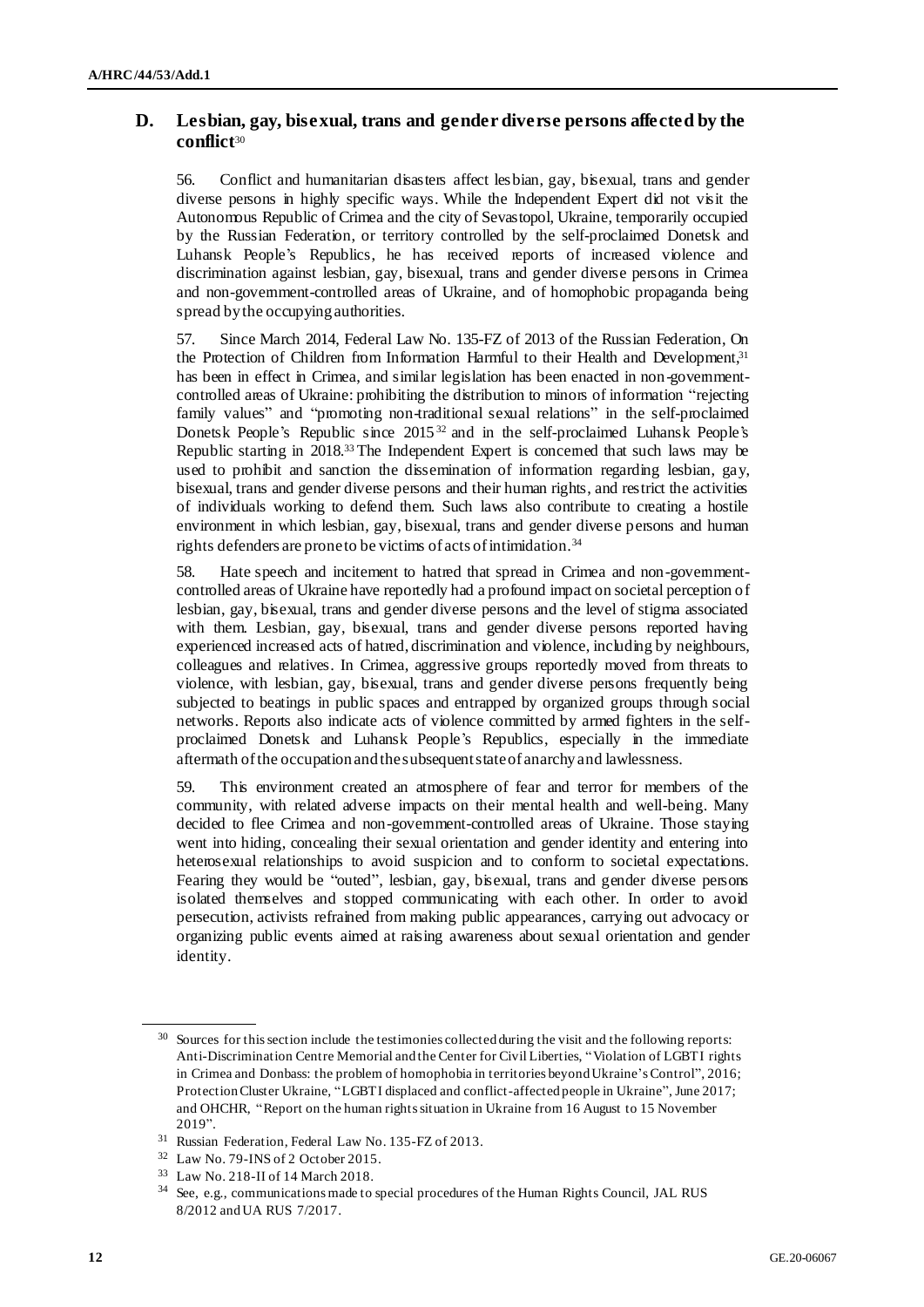60. Trans persons living in non-government-controlled areas are at constant risk of arbitrary arrest, detention and connected abuses due to regular identity checks in the territories and when crossing the line of demarcation. The lack of identity documents matching their gender identity affects the ability of trans persons to leave the conflict zones or heightens the risk of abuse, given that identity documents are systematically checked when crossing the demarcation line. The discrepancy between the legal name and the appearance of some trans persons has also led to difficulties accessing humanitarian aid. Due to the lack of medicines, including for gender-affirming treatment, trans persons who started to gender transition before the conflict either had to discontinue the process or obtain hormones from the black market.

61. Lesbian, gay, bisexual, trans and gender diverse persons who fled the conflict zone are often victims of double discrimination – on the basis of their status as internally displaced person and owing to their sexual orientation and gender identity. As a result, it has been particularly difficult for them to access work and housing, and they face acute social isolation and compounded discrimination when accessing social or health services. Again, internally displaced transgender persons have been the most vulnerable in this context. The Independent Expert visited a non-governmental organization-run shelter for lesbian, gay, bisexual, trans and gender diverse persons in Kyiv, which has since started welcoming the most marginalized and excluded members of the community. He was able to witness how crucial and necessary such initiatives are for lesbian, gay, bisexual, trans and gender diverse persons who have lost everything and have to start a new life in a generally unfriendly environment.

## **VI. Discrimination**

62. The Independent Expert was informed that discrimination against lesbian, gay, bisexual, trans and gender diverse persons takes place in almost every area of life, and in particular in the areas of employment, education, health care and access to justice. However, complaints are rarely lodged with State authorities and victims seldom resort to legal proceedings.

### **A. Health**

63. The Independent Expert is greatly concerned at the lack of data and information about the health situation of lesbian and bisexual women in Ukraine. He also notes that, besides HIV-related studies, very little is known about the health of gay men. As a result, the health needs of lesbian and bisexual women, and to a certain extent those of gay men, are not considered at all in the health strategy of the country, in which these population groups are completely invisible.

64. The Independent Expert nonetheless welcomes a number of legislative reforms that have positively impacted on the provision of treatment and access to health-care services by trans persons and on access to stigma-free health services for lesbian, gay, bisexual, trans and gender diverse persons, in particular:

(a) The Concept of Public Health System Development of 2016, stipulating that the right to health and health care is a basic human right regardless of sexual orientation and gender identity;

(b) The approval in 2016 of a unified clinical protocol of medical care for trans persons;

(c) The adoption of HIV programmatic planning and intervention efforts tailored towards men who have sex with men and their sexual partners;

(d) The recent health reform that allows persons to choose their own doctor, which has improved the experience of lesbian, gay, bisexual, trans and gender diverse persons in accessing health-care services by allowing them to select tolerant practitioners.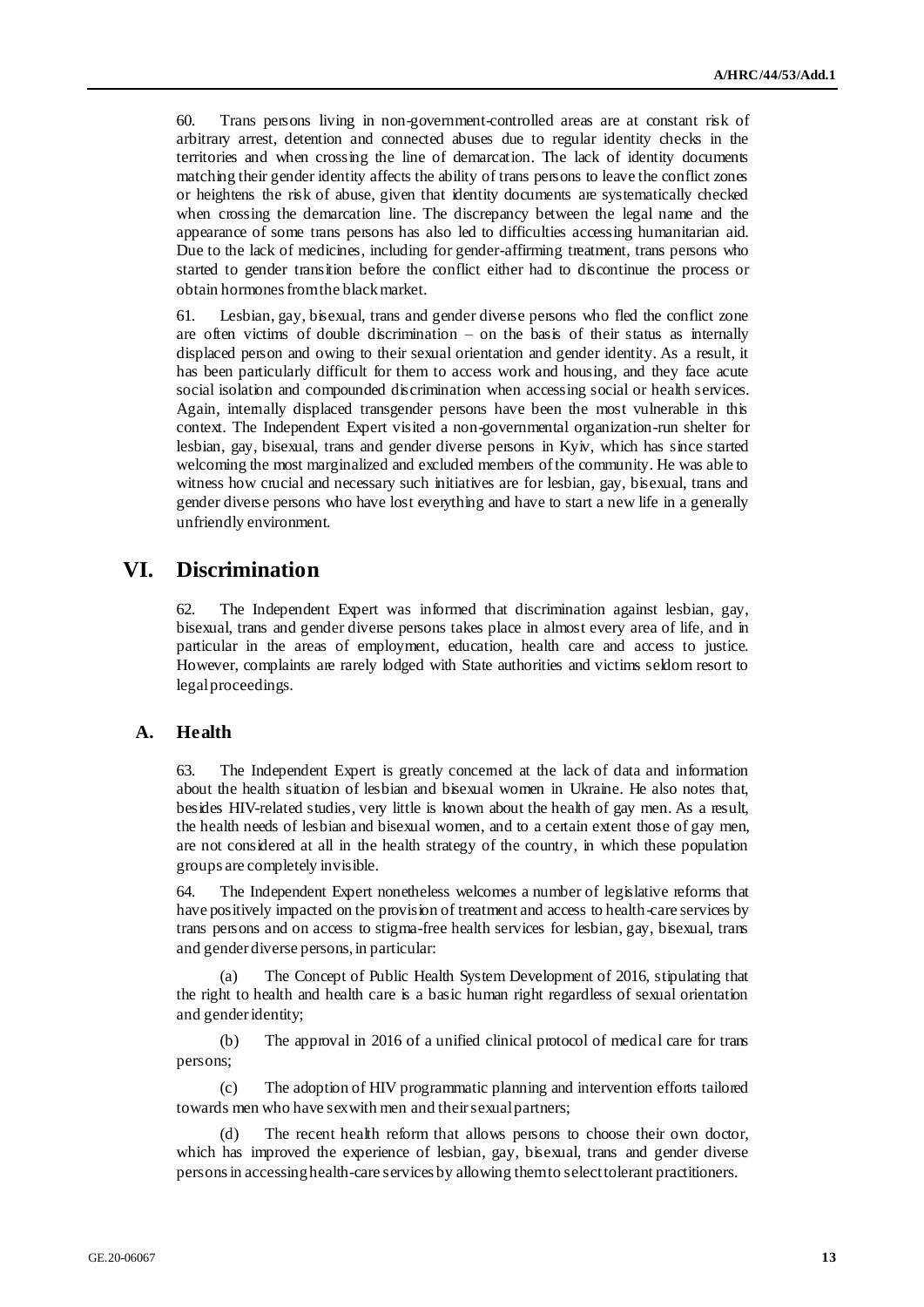65. As a result, bias among health professionals affecting access to health care by lesbian, gay, bisexual, trans and gender diverse persons has steadily declined. Much remains to be done, however, and a number of discriminatory legal provisions remain on the books, such as the prohibition against persons having "homosexual relations"<sup>35</sup> donating blood and the ban against the adoption of children by persons living with HIV and persons diagnosed as having a gender identity disorder in accordance with the tenth revision of the International Classification of Diseases. During the visit, the Independent Expert heard several accounts of lesbian women, and trans persons in particular, who had to endure patriarchal and discriminatory attitudes from their doctor and gynaecologist. As part of the health reform, patients now have more flexibility to choose their own primary care doctor, but this does not yet extend to specialists who may subject lesbian, gay, bisexual, trans and gender diverse patients to homophobic or transphobic comments and attitudes. In the wake of the health reform, a civil society organization created an online platform of services offered by family doctors who were friendly to the community. The Independent Expert welcomes that initiative, which should be expanded to all regions, as friendly services are mainly available in Kyiv for the time being. In other parts of the country, information about such doctors and tolerant specialists is mainly shared by word of mouth.

66. Since 2016, important measures have been adopted to facilitate access to genderaffirming treatment by trans persons. The approval of a unified clinical protocol of care for gender dysphoria by the Ministry of Health in September 2016, <sup>36</sup> developed with the participation of civil society organizations, has significantly simplified the procedure of gender transition and repealed several abusive requirements, such as mandatory assessment in a psychiatric treatment facility and divorce. Pursuant to the Protocol, the treatment now includes mandatory psychotherapy for at least two years as well as hormone therapy for individuals who want to change their gender identity.

67. Importantly, the protocol states that transsexuals, transgender persons and gender non-conforming persons cannot be considered as sick, and that they have to receive support for the distress caused by gender dysphoria. It also explicitly specifies the inadmissibility of bullying of transgender individuals, as this can result in development of chronic depression, anxiety and suicidal thoughts, and states that patients with gender dysphoria must not be refused the right to use modern reproductive technologies or the right to adopt.

68. The unified clinical protocol has somewhat simplified the procedure to change legal gender and removed abusive requirements such as sterilization, divorce and extensive psychiatric examination. The Independent Expert remains nonetheless concerned that the requirement to undergo medical diagnosis and mandatory medical procedures related to transition, including psychological appraisal and hormonal therapy, violate the principles of bodily autonomy and self-determination of trans persons. These requirements are unnecessary and delay the gender recognition procedure: several trans persons explained that they were not able to find a job, rent an apartment, or were facing obstacles when travelling due to the discrepancy between their appearance and their legal documents during the transition period. Furthermore, the Independent Expert is concerned that the request to undergo "irreversible medical intervention" may be interpreted by some medical experts as a requirement of sterilization.

69. During the visit, the Independent Expert also visited an HIV clinic and learned about the work that it – and others – are doing to reach out to key populations, including men having sex with men. Ukraine remains one of the countries with a high HIV prevalence, and it has the second-largest HIV epidemic in Eastern Europe and Central Asia. In 2018, 240,000 persons were living with HIV and new infections decreased by 11 per cent since 2010. The epidemic is concentrated in key populations, and estimates suggest that there are around 179,400 men who have sex with men (and transgender women) $37$  in Ukraine, with an HIV prevalence of 7.5 per cent compared with 1 per cent of the general population. However, the high level of stigma – both in relation to sexual orientation and gender

<sup>&</sup>lt;sup>35</sup> Ministry of Health order No. 385 (2005).

<sup>36</sup> Ministry of Health order No. 972.

<sup>&</sup>lt;sup>37</sup> Because of the way data are collected in Ukraine, transgender women are included in the population group of men who have sex with men.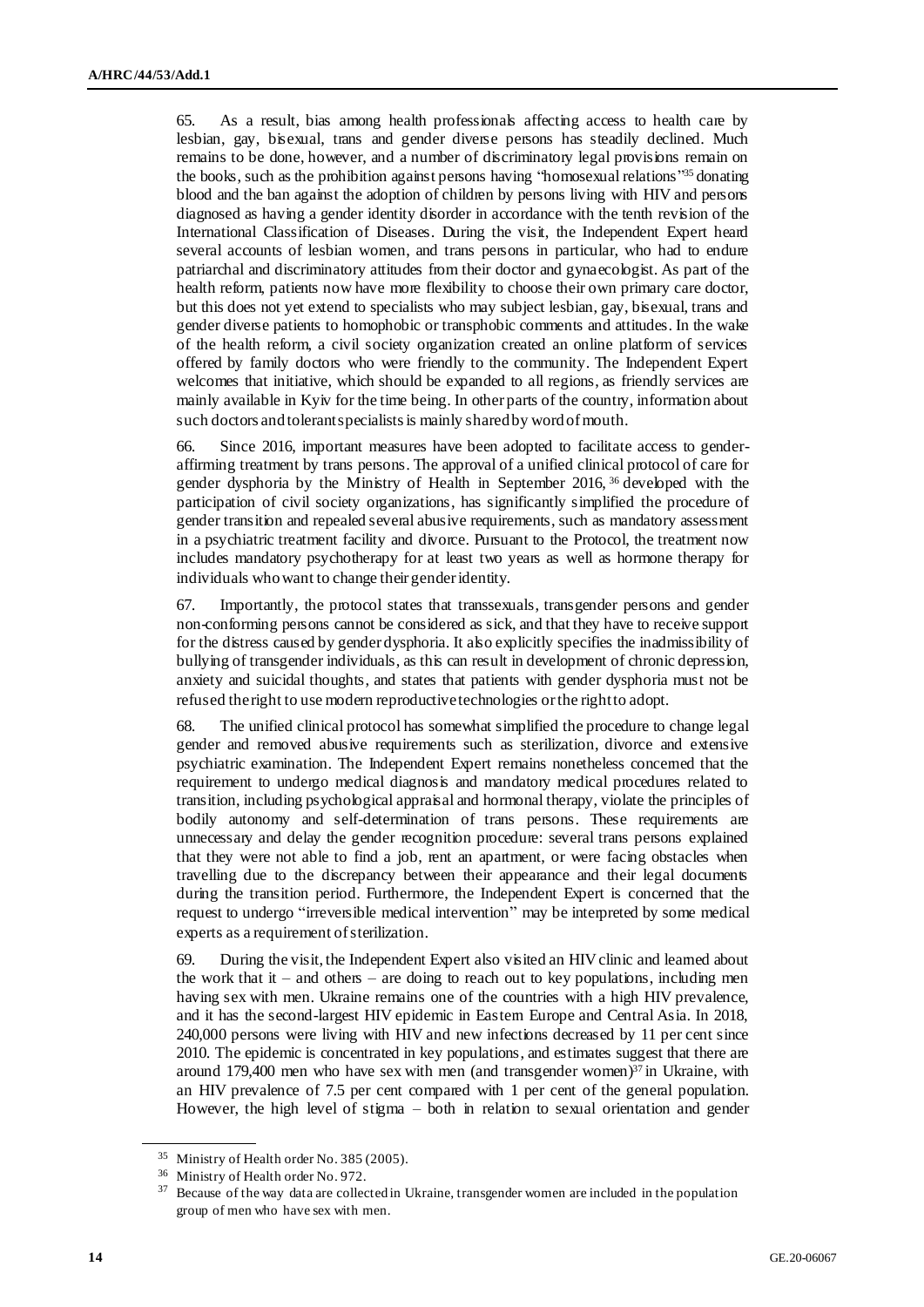identity, and  $HIV^{38}$  – means that the majority keep their sexual orientation and gender identity hidden, suggesting the population estimate for this group is underreported. Behavioural surveys $39$  show that men who have sex with men have the highest rate of new infections among key populations, the lowest knowledge of their HIV diagnosis, the lowest coverageby antiretroviral therapy and the lowest rates of prevention coverage.<sup>40</sup>

70. Ukraine has committed to the Joint United Nations Programme on HIV/AIDS (UNAIDS) 90-90-90 targets – fast-track commitments to end AIDS by 2030 – and adopted a patient-oriented strategy combined with a focus on prevention programmes targeted at key populations and increased access to treatment through the National HIV/AIDS Programme for 2014–2018. As a result, the rate of new infections has started to slow and the number of people accessing treatment to increase – due, in part, to civil society and community engagement. In 2017, Ukraine also committed to taking over the prevention programme among key populations, and to funding and gradually implementing the basic prevention package .

71. Ukraine has also adopted a strategy to provide a comprehensive response to human rights-related barriers to accessing HIV and Tuberculosis prevention and treatment services until 2030 and a related strategic plan for the period 2019–2022, which was approved by the National Council on Tuberculosis and HIV/AIDS in 2019. The Independent Expert is pleased to note that it envisages the adoption of new policies and the reform of laws and regulations to address human rights-related barriers to HIV services and he commends the important programmatic measures adopted to take into consideration men who have sex with men – a population that overlaps significantly with gay men – in the fight against the AIDS epidemic. However, he cautions against excluding other members of the lesbian, gay, bisexual, trans and gender diverse community from counselling, testing and treatment services.

#### **B. Education**

72. Based on usual global estimates, the number of lesbian, gay, bisexual, trans and gender diverse students in Ukraine would account for between 120,000 and 240,000 persons. However, there seems to be a total absence of knowledge within the State about their needs, their well-being, the abuses and challenges they face and the impact on their educational achievements, despite what appears to be a very concerning state of affairs: according to a survey conducted by a non-governmental organization in 2017, 49 per cent of students feel unsafe at school because of their sexual orientation and gender identity, 88.5 per cent of lesbian, gay, bisexual, trans and gender diverse students and pupils suffered from verbal harassment in schools and 53.5 per cent from physical abuse in the course of the last year.<sup>41</sup> In 2016, a global poll on bullying in Ukraine conducted by the United Nations Children's Fund (UNICEF) youth initiative showed that 5 per cent of respondents claimed to have experienced bullying due to sexual orientation.<sup>42</sup>

73. A civil society organization recorded 23 cases involving students in 2018, including cases of bullying, threats, insults, humiliation, violence, disclosure of confidential information and hate speech, among others. For the first six months of 2019, the same organization had already registered 19 cases.<sup>43</sup> The Law on Education of 2017 and Law on Higher Education of 2014, however, do not make explicit provision for discrimination

See www.avert.org/professionals/hiv-around-world/eastern-europe-central-asia/ukraine# footnote71\_sfnh0hw.

<sup>39</sup> Integrated bio-behavioral surveys of 2013 and 2015.

<sup>40</sup> UNAIDS, Ukraine, country fact sheet, 2018.

<sup>41</sup> Fulcrum UA, National School Climate Survey, 2017, available at[: https://issuu.com/fulcrumua/](https://issuu.com/fulcrumua/docs/doslidzhennya) [docs/doslidzhennya](https://issuu.com/fulcrumua/docs/doslidzhennya) (in Ukrainian).

<sup>42</sup> UNICEF, Youth initiative U-Report (2016), available fro[m http://www.ukraine.ureport.in/](http://www.ukraine.ureport.in/) (in Ukrainian).

<sup>43</sup> Nash Mir Center, *LGBT Situation in Ukraine in 2018* and *LGBT Situation in Ukraine in 2019 (January–August)*.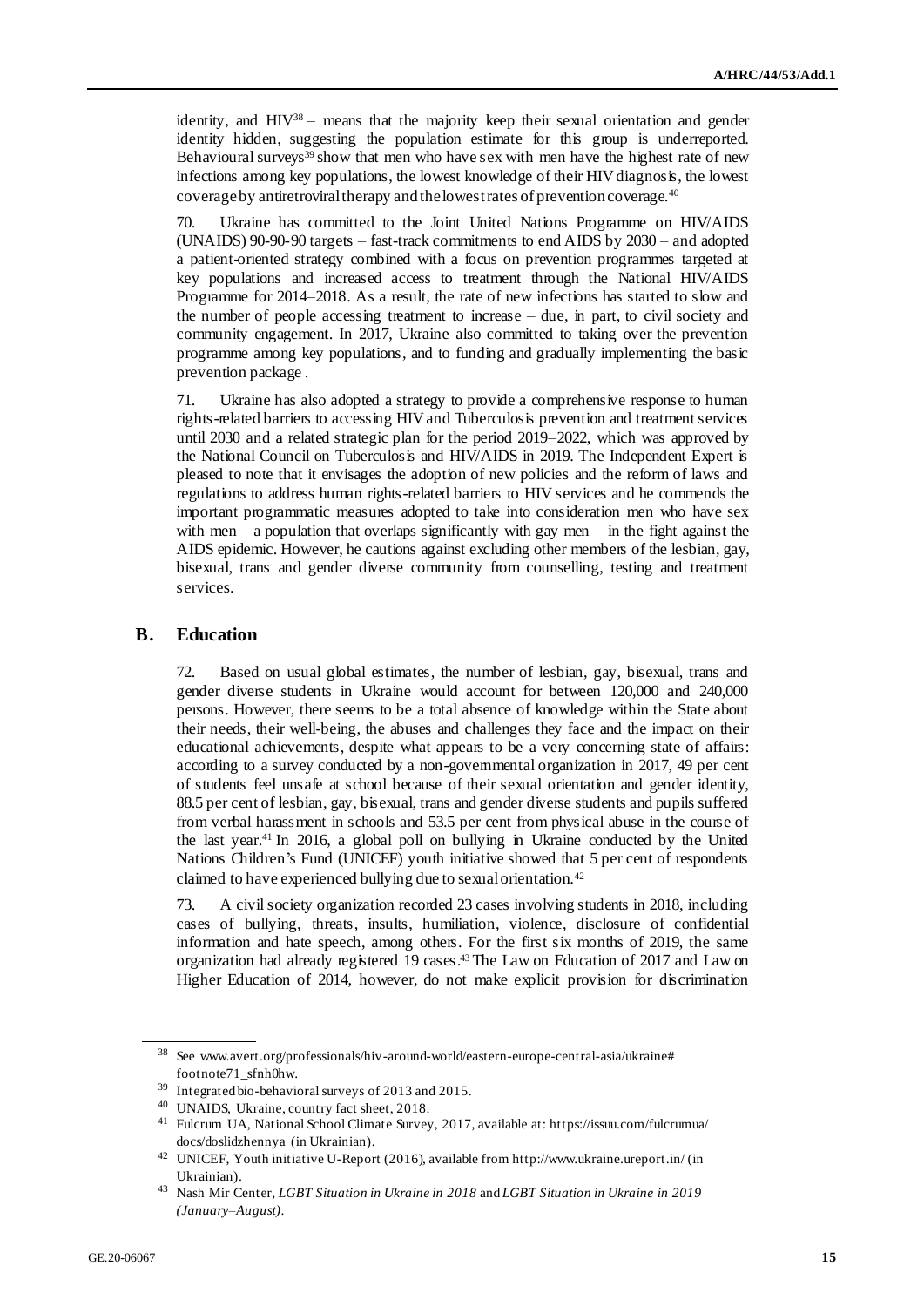based on sexual orientation and gender identity in education and to date there is no connected jurisprudence.

74. During the visit, State authorities explained that it had been impossible to include issues related to sexual orientation and gender identity as "society is polarized" and the Ministry of Education and Science is under the scrutiny of some groups who fear that schools may subject children to "gay propaganda". In this context, the Independent Expert is concerned that religious institutions are given the opportunity to influence State policies in the field of education through a council for cooperation with religious organizations, in operation by the Ministry of Education and Science since 2008.

75. The Ministry has nonetheless taken a number of measures in recent years to counter discrimination and increase tolerance in school, including through the revision of textbooks, the appointment of advisers on gender equality and non-discrimination in each oblast and the introduction of training on these issues in schools. Since 2017, Ukraine has also launched an inclusive education policy, which, however, focuses solely on persons with disabilities.

76. The Independent Expert also notes recent positive developments to combat bullying. A law on combating bullying, which entered into force in January 2019, is expected to help identify and respond to cases of bullying and oblige schools to adopt and implement antibullying policy. He hopes that such policy will be developed in cooperation with lesbian, gay, bisexual, trans and gender diverse organizations and will be inclusive of lesbian, gay, bisexual, trans and gender diverse students. In addition, he welcomes the very positive project to counteract bullying in schools in 2018, launched by the department for juvenile prevention of the National Police jointly with the Ukrainian Institute of Research of Extremism.

77. The Independent Expert notes that none of the State policies is inclusive of lesbian, gay, bisexual, trans and gender diverse pupils or protects them from homophobic or transphobic violence and discrimination in educational settings. In addition, none of these measures has led to the introduction of information related to s exual orientation and gender identity in school programmes. This is a missed opportunity, which the Independent Expert deplores, especially in view of the general lack of understanding about diversity in sexual orientations and gender identities among the general population. He also regrets that, according to non-governmental sources, the standards of social work for school psychologists and social workers envisaged in the human rights action plan to support lesbian, gay, bisexual, trans and gender diverse teenagers and youths have not yet been developed.

78. The Independent Expert notes that some civil society organizations have taken the initiative to provide teachers, school psychologists and parents with objective information on sexual orientation and gender identity, with a view to supporting lesbian, gay, bisexual, trans and gender diverse students and creating an inclusive environment conducive to their well-being and development. He welcomes such initiatives and encourages the Ministry of Education and Science to support them, including financially, and to facilitate access to such training by school professionals.

### **C. Economic well-being**

79. The Labour Code is one of the only laws in Ukraine that specifically protects persons from discrimination based on sexual orientation and gender identity, but it does not seem to be effective due to a lack of implementation. Despite the legal protections in force since 2015, courts have never been presented with a case of discrimination based on these grounds, allegedly due to poor legal literacy and implementation mechanisms.

80. According to human rights organizations, discrimination in employment remains one of the biggest problems, especially for trans persons. An organization recorded 24 cases of violations against lesbian, gay, bisexual, trans and gender diverse persons in the field of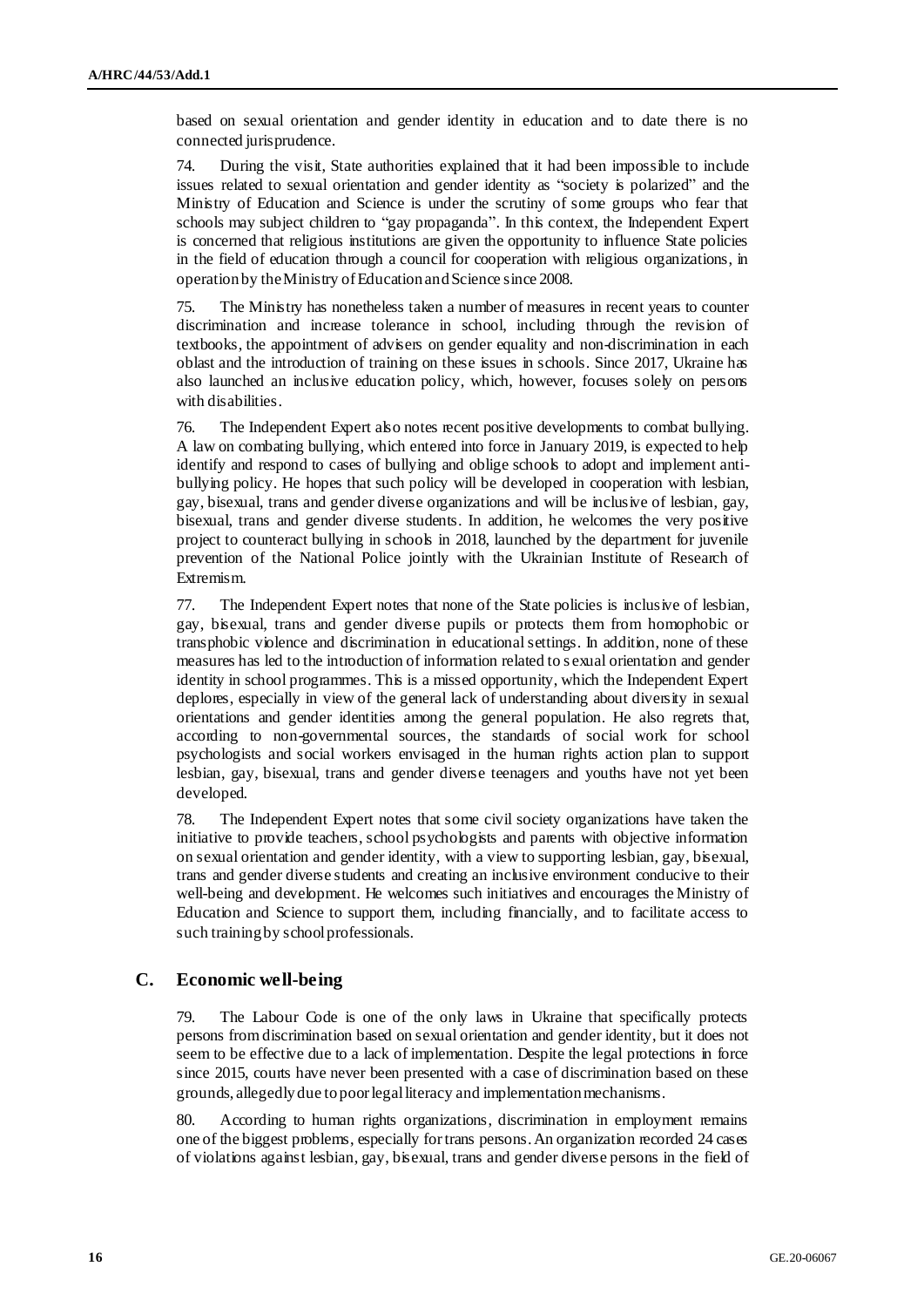work in 2018 and 17 cases for the first six months of 2019.<sup>44</sup> Another source documented 10 cases of discrimination against and mobbing and stigmatization of lesbian and bisexual women at their workplace in the Kherson region from 1 December 2018 to 1 March 2019.<sup>45</sup> The Independent Expert also heard several testimonies of lesbian, gay, bisexual, trans and gender diverse persons who had been dismissed or denied employment because of their sexual orientation and gender identity.

81. During the visit, the Independent Expert was pleased to hear about civil society initiatives to engage with the business sector with a view to fostering inclusiveness in the workplace, including for lesbian, gay, bisexual, trans and gender diverse employees, but also to creating spaces and services free of stigma and discrimination. In addition, since 2013, a coalition of civil society organizations created the Ukrainian Corporate Equality Index. The Index is a national survey of corporate policies, rules and practices of private companies to prohibit discrimination at the workplace and support the principle of equality and respect for diversity of employees based on sex, disability, sexual orientation and gender identity.<sup>46</sup> The Independent Expert salutes such initiatives, which can play a key role in fostering inclusion of lesbian, gay, bisexual, trans and gender diverse persons in the workplace and beyond.

### **D. Family life**

82. Many lesbian, gay, bisexual, trans and gender diverse persons remain invisible for fear of being rejected by their family. Each and every lesbian, gay, bisexual, trans or gender diverse person the Independent Expert met in Ukraine underscored how important it is to be able to live a happy and fulfilling life, to be accepted and loved by one's family, and to be able to create a family of one's own. During the visit, he heard testimonies of teens and young adults who had been rejected by their family and thrown out of their homes, but he has also heard testimonies of parents who showed support, love and acceptance<sup>47</sup> through initiatives that are as moving as they are inspiring. Such initiatives are important to create an environment that is inclusive and to signal to lesbian, gay, bisexual, trans and gender diverse persons that they have the right to live openly and freely.

83. The Constitution (art. 51) and the Family Code (art. 21) define marriage as a union between a woman and a man. The institution of marriage is therefore not open to same-sex couples in Ukraine, and registered partnerships are not recognized either. As a member of the Council of Europe, Ukraine is, however, obliged to comply with standards set by the Convention for the Protection of Human Rights and Fundamental Freedoms and must therefore provide legal recognition (such as civil unions or registered partnerships) for same-sex couples. In order to fulfil this requirement, the State had planned to legalize registered civil partnerships for both opposite-sex and same-sex couples through the human rights action plan. This item has, however, been exploited for sociopolitical ends and ended up polarizing and dividing the society. Following numerous complaints from local authorities, civil society members and religious organizations, the Ministry of Justice concluded that the implementation of this action was currently impossible.

84. According to a 2009 research study,<sup>48</sup> two thirds of the lesbian, gay, bisexual, trans and gender diverse persons interviewed had same-sex partners; about half of these couples were living together and had a joint household, and about one tenth were bringing their children up together with a partner. Lesbian couples were raising children together twice as often as gay couples, and the Independent Expert heard numerous testimonies of lesbian women who expressed great concern at the vulnerability of their family. Many of them had entered into a heterosexual marriage before, due to social and family pressure, and were

<sup>44</sup> Ibid.

<sup>&</sup>lt;sup>45</sup> Fulcrum UA, "Report on the implementation of the Sustainable Development Goals by Ukraine, 2019".

<sup>46</sup> See [https://issuu.com/fulcrumua/docs/index-2017-a5-eng.](https://issuu.com/fulcrumua/docs/index-2017-a5-eng)

<sup>47</sup> See in particular the work of the Tergo initiative in this regard[: http://tergo.org.ua/en/.](http://tergo.org.ua/en/)

<sup>&</sup>lt;sup>48</sup> Nash Mir Center, "Policy brief on the introduction of a registered (civil) partnership for same-sex couples in Ukraine", 12 March 2017.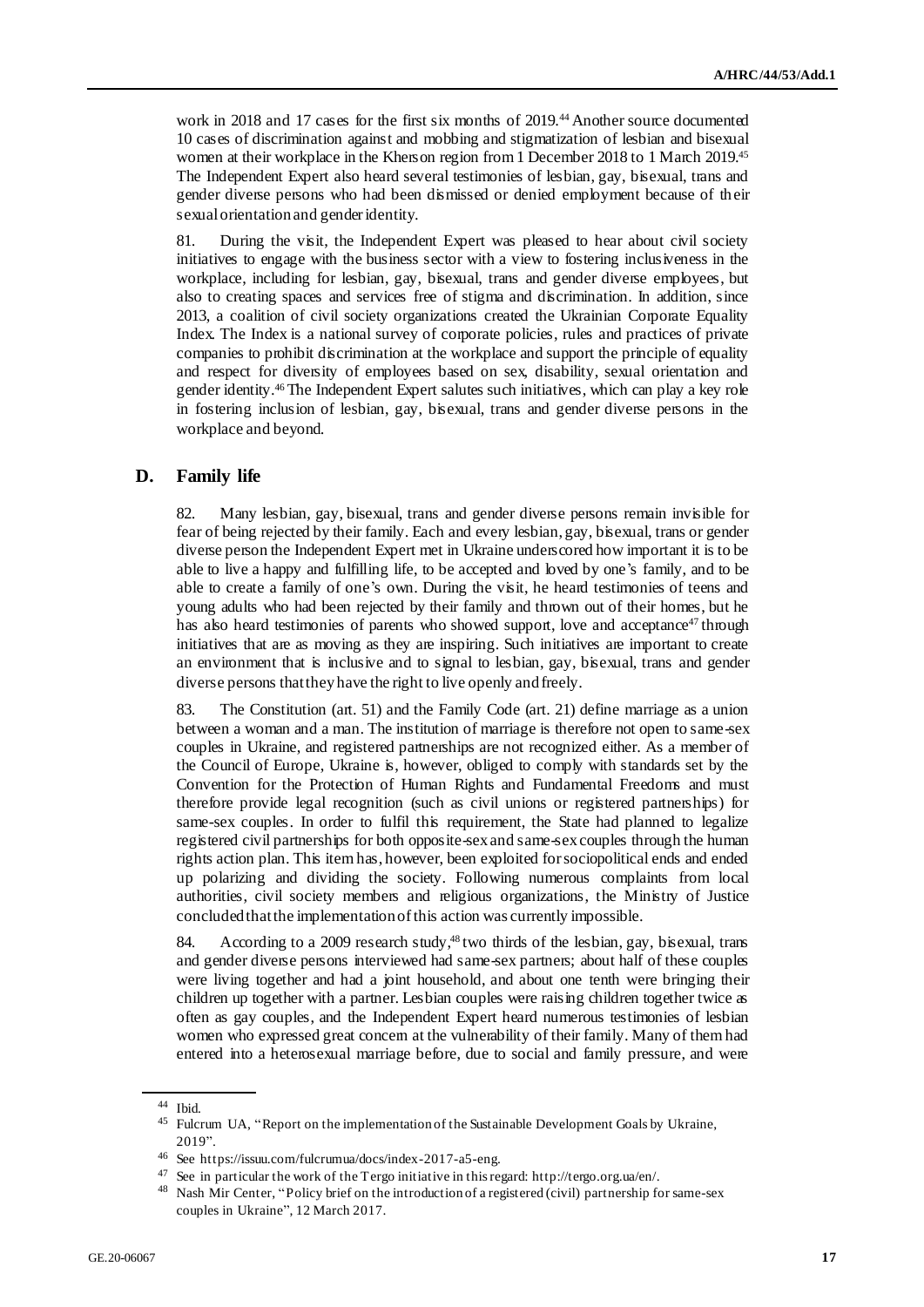now raising their children with their same-sex partner. As a result of the lack of legal protections, same-sex couples face numerous problems, such as the impossibility of acquiring or registering joint ownership of property, resolving property disputes, making vital decisions on behalf of their partner, disposing of joint property and inheriting after the death of a partner.

85. Individuals in same-sex couples are currently unable to adopt the child of their partner, and transgender people are prohibited by law from adopting. The latter prohibition is clearly discriminatory against transgender persons, and the Independent Expert regrets that the lifting of this ban, which was foreseen in the human rights action plan, has still not been implemented. In addition, he notes that the impossibility of adopting a partner's child also makes the child extremely vulnerable, for example in case of the death of the child's biological parent. In a position paper, UNICEF noted that legal recognition of family relationships is important in fighting discrimination against lesbian, gay, bisexual, trans and gender diverse parents and children, as parents without legal recognition are prevented from making decisions concerning fundamental aspects of their child's life, such as education and health care. UNICEF also highlights that the lack of recognition causes problems if the couple separates or if the biological parent dies.<sup>49</sup>

## **VII. Conclusions and recommendations**

86. **The Independent Expert is encouraged by legal and historical developments concerning the protection of the human rights of lesbian, gay, bisexual, trans and gender diverse persons in Ukraine, and he believes that the State is at a juncture where it can take action to make significant progress in that connection.**

87. **Political leadership is crucial in this area. Sexual orientation and gender identity issues have never been irrelevant for society, and they have always been the object of heated debate. But the extent to which a society is ready to embrace diversity should never be determined by the fear of that debate, or the acceptance that the rights of some should be unduly limited.**

88. **The Independent Expert recommends that the Ukrainian authorities take a decided stand for equality on the basis of sexual orientation and gender identity, and the adoption of the measures connected to that equality. In that connection, he is of the view that the human rights action plan is an excellent blueprint and that the effective adoption of the measures described therein would be a significant step to bring Ukraine in full conformity with its international obligations in this field.** 

89. **The Independent Expert recommends in particular that Ukraine take the actions detailed below.** 

#### **A. Legislative, institutional and policy framework**

90. **With regard to its legislative, institutional and policy framework, Ukraine should:**

(a) **Ensure that items of the human rights action plan related to sexual orientation and gender identity that have not yet been implemented are reiterated in the new action plan and are speedily implemented, in line with its commitments under the National Human Rights Strategy;**

(b) **Ensure the strict separation of powers and withdraw the privileged status currently granted to some Ukrainian churches consulting with State institutions;**

(c) **Include comprehensive data, disaggregated by key populations, including lesbian, gay, bisexual, trans and gender diverse persons, when highlighting** 

<sup>49</sup> See [www.unicef.org/videoaudio/PDFs/Current\\_Issues\\_Paper\\_Sexual\\_Identification\\_Gender](http://www.unicef.org/videoaudio/PDFs/Current_Issues_Paper-_Sexual_Identification_Gender_Identity.pdf) [\\_Identity.pdf](http://www.unicef.org/videoaudio/PDFs/Current_Issues_Paper-_Sexual_Identification_Gender_Identity.pdf).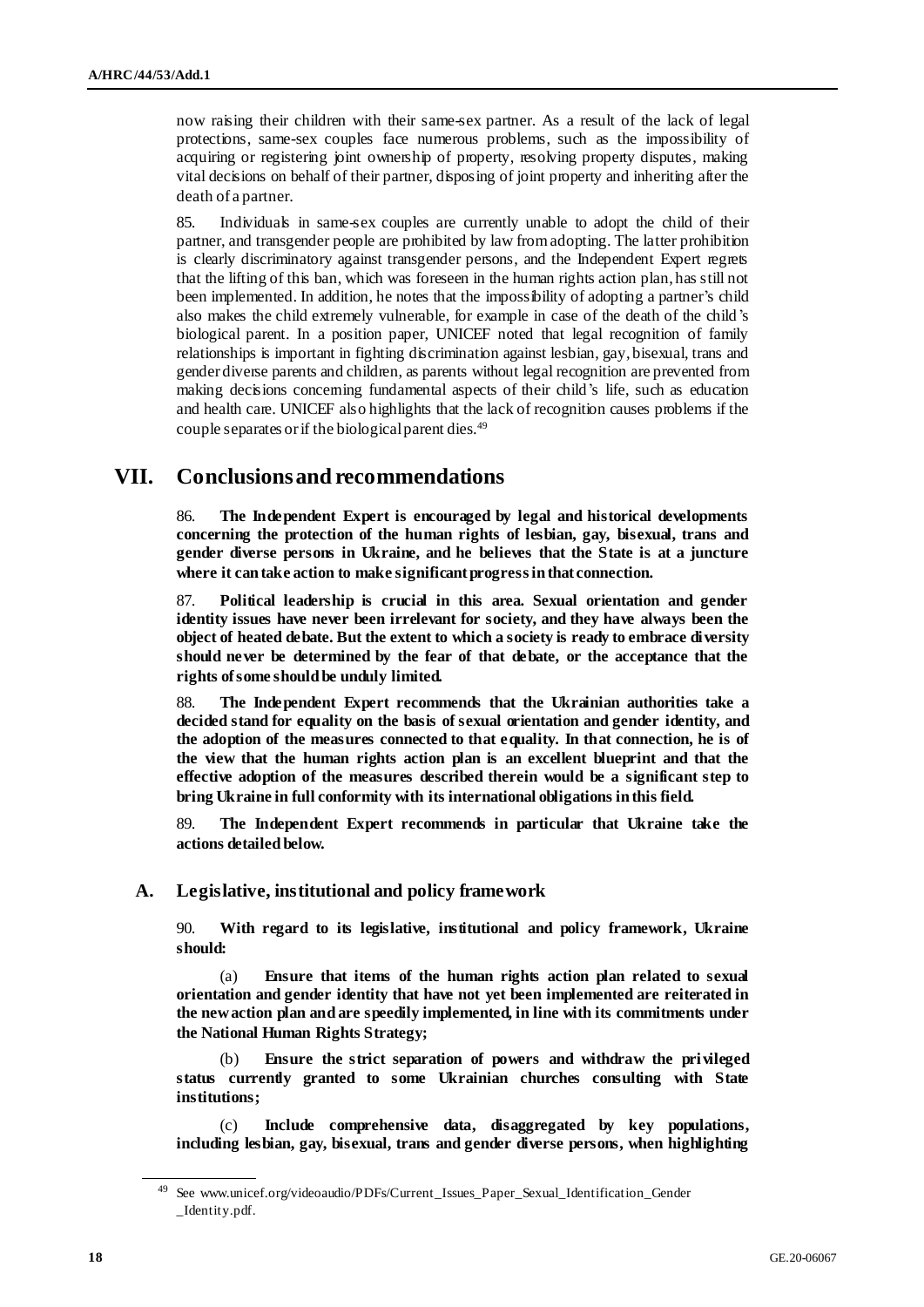**efforts made by Ukraine to combat institutional and legal discrimination in the context of its voluntary national review in 2020 of progress in achieving the Sustainable Development Goals;**

(d) **Undertake a study on lesbian, gay, bisexual, trans and gender diverse persons in detention and develop related policies and guidelines to ensure their protection and well-being.** 

#### **B. Stigma and hate speech**

91. **To address stigma and hate speech Ukraine should:**

(a) **Urgently undertake a nationwide educational and sensitization campaign aimed at countering misinformation, harmful myths and stereotypes about lesbian, gay, bisexual, trans and gender diverse persons, and eliminating stigma associated with sexual orientation and gender identity;** 

(b) **Refrain from disseminating hateful expressions against lesbian, gay, bisexual, trans and gender diverse persons, and formally denounce hate speech. The State should also consider the imposition of disciplinary measures on State agents involved in hate speech. A preventive policy should include the collection and analysis of data on hate speech, with the purpose of assessing different forms of hate speech, the perpetrators involved, the reasons and circumstances for its emergence and the intended audiences;**

(c) **Establish an adequate framework for enforcement of measures against hate speech and discriminatory actions by authorities and clerics of churches – and a framework for discussion with all faith-based groups to promote their cooperation in the eradication of violence and discrimination based on sexual orientation and gender identity.**

#### **C. Hate crimes**

92. **With regard to hate crimes, Ukraine should:**

(a) **Specifically include sexual orientation and gender identity as grounds in article 161 (1) and (2) of the Criminal Code, as well as in all the aggravated forms of offences and the general provisions on aggravating circumstances under article 67 (1) (3);**

(b) **Adopt the legislative measures envisaged in the human rights action plan to ensure that homophobic and transphobic hate crimes are effectively investigated, accurately categorized and prosecuted, and that those found guilty are punished with sentences commensurate with the gravity of the offence and victims are provided with effective remedy;**

Establish liaison officers between the police and the lesbian, gay, **bisexual, trans and gender diverse community; integrate issues related to sexual orientation and gender identity into police curricula to ensure the sustainability of such training; ensure that the newly adopted guide on recognizing, recording and investigating hate crimes in Ukraine is speedily put into practice by the police and deliver connected training; and fully implement the police hate crime prevention plan for 2019.**

#### **D. Health**

93. **Concerning health, Ukraine should:**

(a) **Swiftly implement the elements in the eleventh revision of the International Classification of Diseases that relate to the removal of the trans categories from the chapter on mental and behavioural disorders, including the**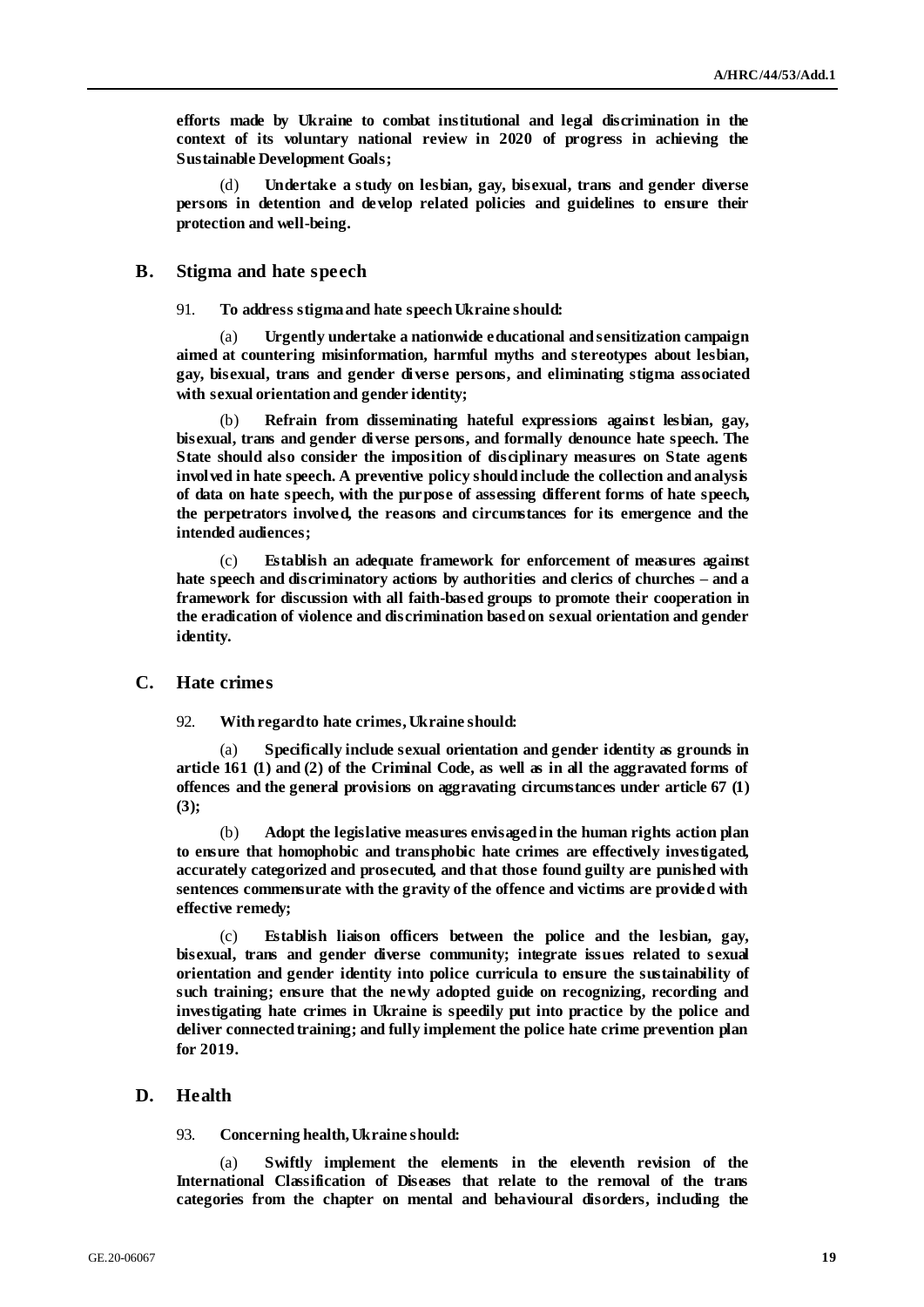**adoption of all measures conducive to eradicating the conception of gender diversity as a pathology from all aspects of everyday life (A/73/152, para. 77 (a));**

(b) **Eliminate all abusive requirements as prerequisites for change of name and legal sex or gender, including medical procedures related to transition and undergoing medical diagnosis, psychological appraisals or other medical or psychosocial procedures or treatment. The process to change name and gender markers on identification documents of trans persons should be based on selfdetermination of the applicant and be a simple administrative process exempt from requirements such as medical, psychological or other certifications that could be unreasonable or pathologizing (ibid., para. 81);** 

(c) **Undertake a comprehensive assessment of the health needs of lesbian, gay, bisexual, trans and gender diverse persons and adjust public policies to take the uniqueness of each of these populations into consideration and address their needs in a tailored manner;**

Speedily implement the strategic plan for a comprehensive response to **human rights-related barriers to accessing HIV and tuberculosis prevention and treatment services for 2019–2022, which will be key to achieving the UNAIDS 90-90- 90 targets.**

### **E. Education**

94. **With regard to education, Ukraine should:**

In partnership with United Nations agencies, conduct a survey to learn **about the challenges and the needs of lesbian, gay, bisexual, trans and gender diverse pupils and students, and use this information to inform legislative actions and policies;**

(b) **Consult and engage with civil society organizations to design measures to make educational settings inclusive of lesbian, gay, bisexual, trans and gender diverse students. In view of the low level of awareness regarding diverse sexual orientations and gender identities among the general population:** 

(i) **Introduce trainings for school staff and school psychologists, as well as awareness-raising measures among parents and students;** 

(ii) **Establish lesbian, gay, bisexual, trans and gender diverse-friendly complaints and referral mechanisms;**

(iii) **Create a network of trained teachers and school psychologists as first contact points in cases of homophobic or transphobic bullying, harassment and violence;** 

(iv) **Speedily implement the standards of social work for school psychologists and social workers envisaged in the human rights action plan, with a view to adequately support lesbian, gay, bisexual, trans and gender diverse teenagers and youths;**

(c) **Ensure that the anti-bullying policy is inclusive of lesbian, gay, bisexual, trans and gender diverse students and its implementation is monitored to ensure its effectiveness to reduce homophobic, biphobic and transphobic bullying.**

#### **F. Employment**

95. **Ukraine should raise awareness about legal protections against discrimination in the field of employment based on sexual orientation and gender identity, inform lesbian, gay, bisexual, trans and gender diverse persons about their rights at the workplace and provide legal aid services free of stigma and discrimination.**